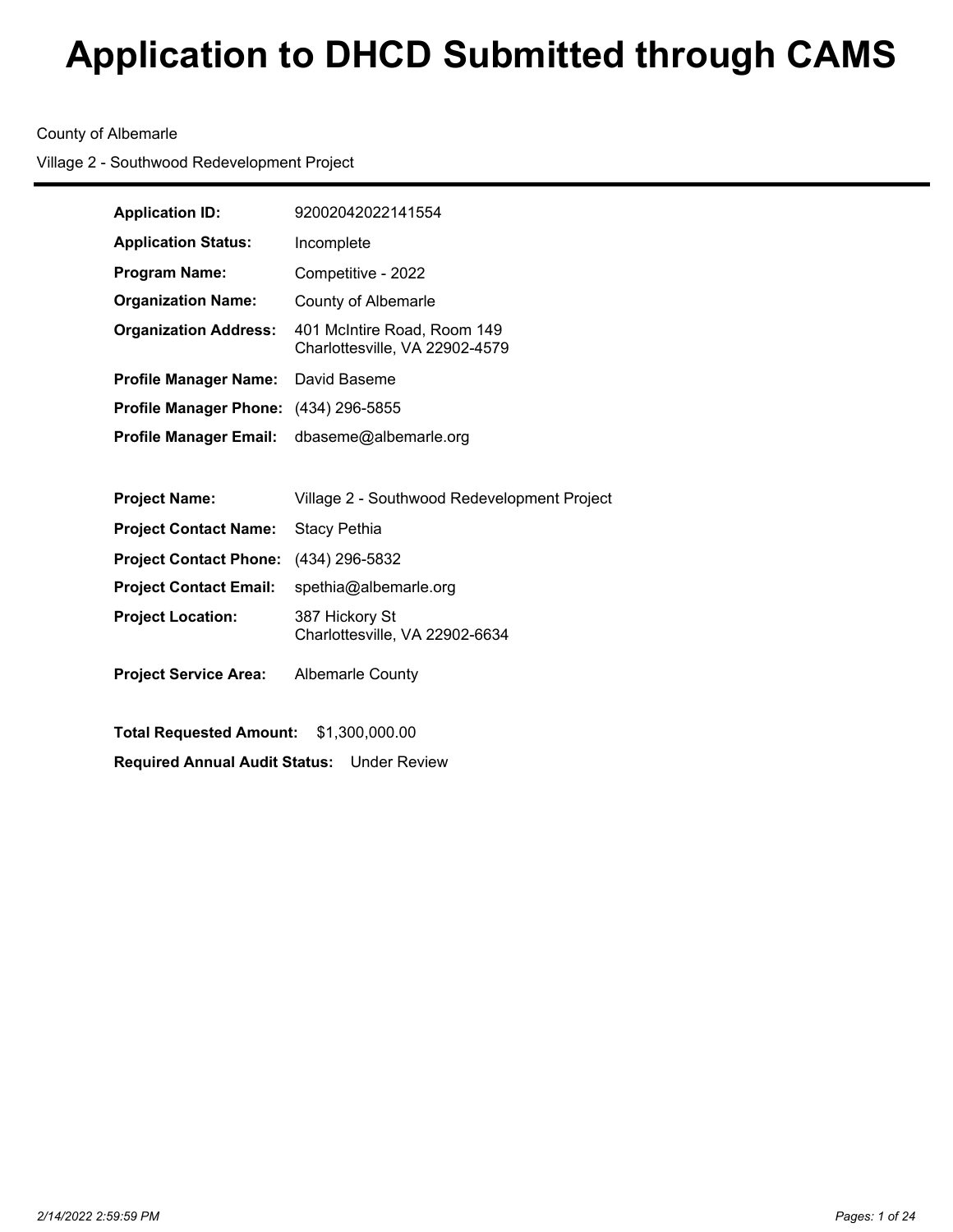County of Albemarle

Village 2 - Southwood Redevelopment Project

| <b>Budget Information:</b>                       |                     |                      |                |
|--------------------------------------------------|---------------------|----------------------|----------------|
| <b>Cost/Activity Category</b>                    | <b>DHCD Request</b> | <b>Other Funding</b> | <b>Total</b>   |
| <b>Administration</b>                            | \$75,000.00         | \$0.00               | \$75,000.00    |
| <b>Achievement of Benefits</b>                   | \$20,000.00         | \$0.00               | \$20,000.00    |
| Administration                                   | \$15,000.00         | \$0.00               | \$15,000.00    |
| Administrative Project Closeout                  | \$17,000.00         | \$0.00               | \$17,000.00    |
| <b>Construction Completion</b>                   | \$18,000.00         | \$0.00               | \$18,000.00    |
| <b>Execution of DHCD Contract</b>                | \$5,000.00          | \$0.00               | \$5,000.00     |
| <b>Interim Assistance</b>                        | \$0.00              | \$0.00               | \$0.00         |
| <b>Permanent Relocation</b>                      | \$0.00              | \$0.00               | \$0.00         |
| <b>Acquisition</b>                               | \$0.00              | \$0.00               | \$0.00         |
| <b>Clearance and Demolition</b>                  | \$0.00              | \$0.00               | \$0.00         |
| <b>Owner Occupied Housing Rehabilitation</b>     | \$0.00              | \$0.00               | \$0.00         |
| <b>Investor-Owned Housing Rehabilitation</b>     | \$0.00              | \$0.00               | \$0.00         |
| <b>Owner Occupied Substantial Reconstruction</b> | \$0.00              | \$0.00               | \$0.00         |
| <b>Homeownership Creation</b>                    | \$0.00              | \$0.00               | \$0.00         |
| <b>Sewer Improvements</b>                        | \$0.00              | \$0.00               | \$0.00         |
| <b>Water Improvements</b>                        | \$0.00              | \$0.00               | \$0.00         |
| <b>Storm Sewer Improvements</b>                  | \$0.00              | \$0.00               | \$0.00         |
| <b>Street Improvements</b>                       | \$255,100.00        | \$0.00               | \$255,100.00   |
| Other: 1860 LF of concrete sidewalks             | \$139,500.00        | \$0.00               | \$139,500.00   |
| Other: 1360 LF of asphalt walkway                | \$115,600.00        | \$0.00               | \$115,600.00   |
| <b>Flood Drainage Facilities</b>                 | \$0.00              | \$0.00               | \$0.00         |
| <b>Microenterprise Assistance</b>                | \$0.00              | \$0.00               | \$0.00         |
| <b>Business District Revitalization</b>          | \$0.00              | \$0.00               | \$0.00         |
| <b>Telecommunications</b>                        | \$0.00              | \$0.00               | \$0.00         |
| <b>Other</b>                                     | \$969,900.00        | \$4,730,100.00       | \$5,700,000.00 |
| Other: 25 concrete foundations                   | \$93,500.00         | \$456,500.00         | \$550,000.00   |
| Other: 25 exterior shells and porches            | \$408,900.00        | \$1,991,100.00       | \$2,400,000.00 |
| Other: 25 roof systems                           | \$42,500.00         | \$207,500.00         | \$250,000.00   |
| Other: 25 mechanical electrical plumb            | \$170,000.00        | \$830,000.00         | \$1,000,000.00 |
| Other: 25 interior finishes                      | \$255,000.00        | \$1,245,000.00       | \$1,500,000.00 |
| Total:                                           | \$1,300,000.00      | \$4,730,100.00       | \$6,030,100.00 |

Budget Narrative:

Albemarle County is requesting \$1.25 million in CDBG funding for Southwood Village 2. \$255,100 of grant funding will cover the costs associated with the installation of 1,860 LF of 5' concrete sidewalks (@ \$75/LF), and the installation of 1,360 LF of 8' asphalt walkway (at \$85/LF). \$969,900 of grant funding will support the construction of 25 affordable housing units (singlefamily attached and detached, duplexes, and condominium units). Construction activities to be supported include the pouring of 25 foundations (\$93,500), construction of 25 weather tight exterior shells and porches (\$408,900), 25 roof systems (\$42,500), installation of mechanical/electrical/plumbing system for 25 housing units (\$170,000), and interior finishes for 25 homes (\$255,000). Albemarle County also requests \$75,000 in administrative fess for a total CDBG grant request of \$1.3 million.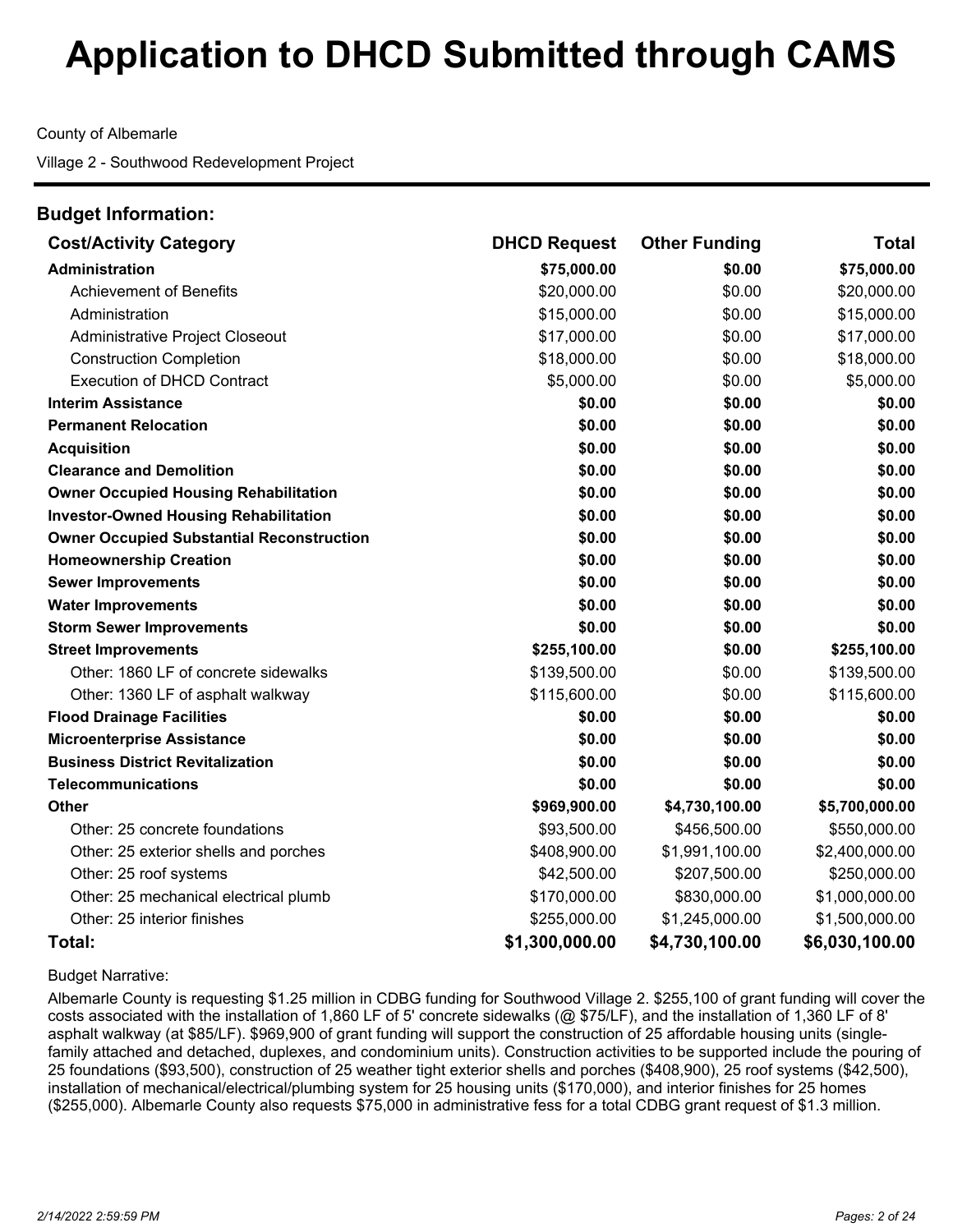County of Albemarle

Village 2 - Southwood Redevelopment Project

# **Questions and Responses:**

**The information below only refers to the narrative and budget requirements for a proposal Please refer to the** 1. **CDBG Program Design for further information on Virginia's overall program objectives policies and priorities, overarching requirements, program specific requirements, and CDBG National objectives and requirements. Contact DHCD with any questions.** 

**Save your information before moving to each question and be sure to save often.**

## **NATIONAL OBJECTIVE**

What is the total LMI benefit (number of LMI persons served in the project area)? What is the total number of persons in the project area?

#### **Answer:**

85 LMI persons will be served in the project area. The total number of persons in the project area is approximately 157 persons.

Choose one (or more) of the following state objectives and describe how your project addresses this objective: 2.

Assist local governments in improving neighborhoods and other areas through comprehensive community development programs.

Assist local governments in increasing business and employment opportunities through economic development programs.

Assist local governments in conserving and improving housing conditions.

Assist local governments in improving the availability and adequacy of public infrastructure.

Assist local governments in improving the availability and adequacy of community service facilities.

#### **Answer:**

The project will address three state objectives:

Assist local governments in improving neighborhoods and other areas through comprehensive community development programs

Assist local governments in conserving and improving housing conditions.

Assist local governments in improving the availability and adequacy of public infrastructure.

It will provide funding to build 25 affordable homes for 85 LMI homebuyers in a mixed income neighborhood of 49 homes. The 25 LMI homebuyers will move from their existing aged and substandard trailers into safe, decent and energy efficient homes. Infrastructure improvements in the form of concrete sidewalks along the streets and asphalt walkways will provide connectivity within the neighborhood and ultimately to adjoining neighborhoods, shopping centers and Biscuit Run Park. This project is part of a larger community development project to replace 320 substandard mobile homes and failing infrastructure with affordable homeownership opportunities for LMI residents, and increase the county's affordable housing stock.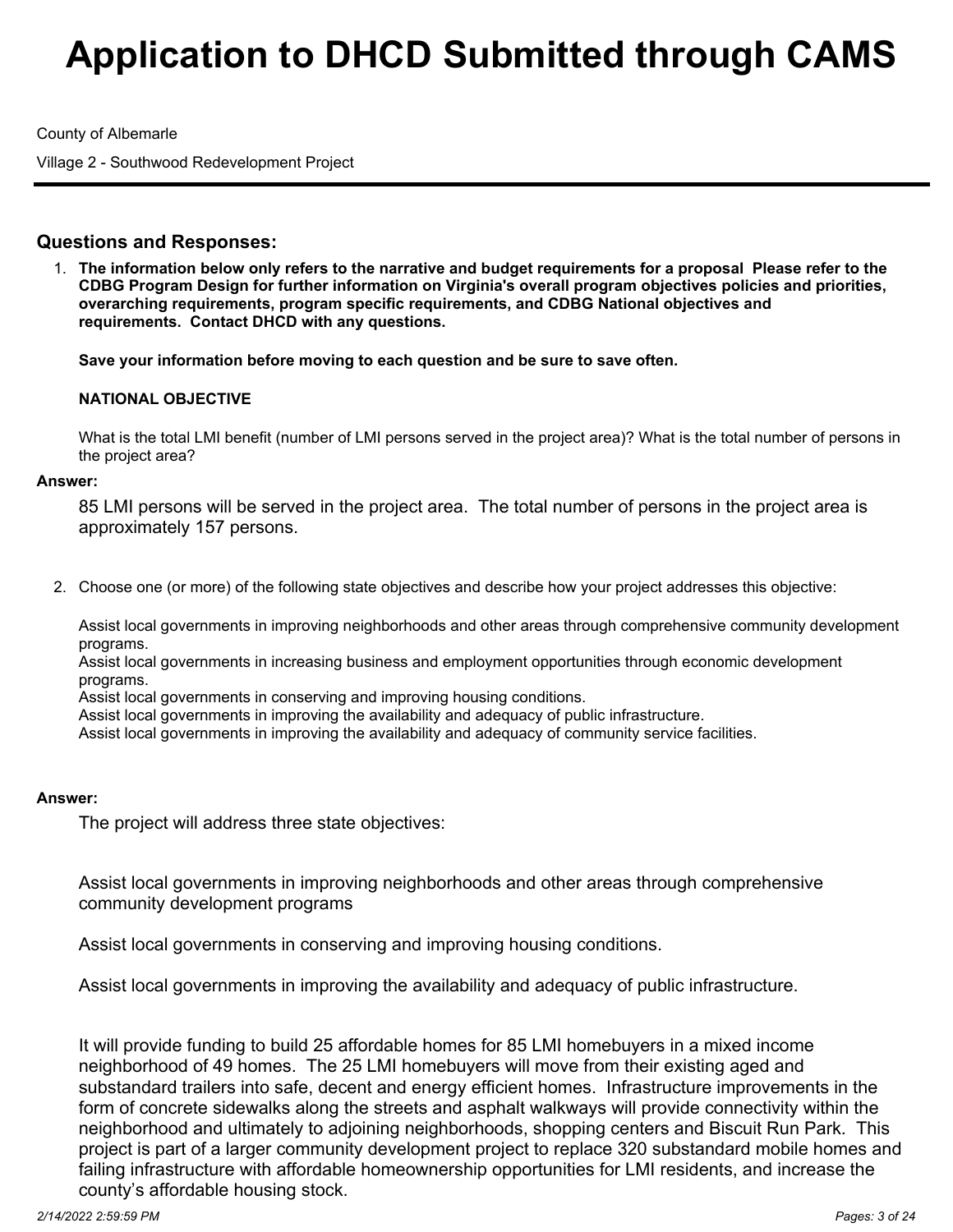## County of Albemarle

Village 2 - Southwood Redevelopment Project

3. Provide a summary of the methodology used to determine the LMI benefit. Were census/HUD data used or were community surveys conducted? Please provide the completed Census Information and Compliance Chart as Attachment 14.

## **Answer:**

The Southwood mobile home park is located in Census Tract 113.02, which is one of two Qualified Census Tracts in Albemarle County. This 1.1 square mile census tract has a population of approximately 4,900. This census tract has a median household income of approximately \$61,000, which is 26% lower than the median household income for the state of Virginia (\$81,974) and 23% lower than the median household income for Albemarle County (\$79,708). The percentage of households below the poverty line in this area is 29%, which is 19% higher than the rate for the state of Virginia (9.9%) and almost 23% higher than the rate for Albemarle County (6.3%).

In 2013, Habitat conducted an extensive survey of all Southwood households living in the park. The survey process involved an in-person interview with Southwood residents about their income and assets, as well as their intentions/interest in staying in redeveloped Southwood. It was completed through intensive door-knocking and 1:1 interviews conducted bi-lingually as Spanish is the primary language for over 90% of the residents. As many families were overcrowded into trailers, respondents were asked to self-identify into desired households regardless of their current living situations. This process resulted in 401 selfidentified, ideal future households that were living in 341 trailers. Of those 401 unique households, 377 provided complete and detailed income information.

The survey clearly demonstrated that the majority of Southwood residents are low and very low income households. Approximately 90% of households were between 0-60% of AMI, with only 10% between 60- 80% AMI. No households reported monthly incomes in excess of 80% AMI.

## 4.

# **PROJECT AREA DESCRIPTION**

Provide specific boundaries of the project area e.g.; street names, local and regional boundaries, etc. Discuss why and how the boundaries were chosen. Attach a copy of your Map(s), as Attachment 2.

## **Answer:**

 The project site is located along Old Lynchburg Road (State Route 631) off of Hickory Street, just south of the City of Charlottesville. It is bordered by Old Lynchburg Road to the west, Biscuit Run State Park to the south and east, and the existing Southwood Mobile Home Village to the north. The 25 project homes are identified as Habitat homes (gold) on the maps, and are located on Horizon Road and Paradise Park Lane. The infrastructure improvements are shown as the Sidewalks (tan) and Trail (green).

## **Community Development Needs and Priorities** 5.

How were the community development needs and opportunities identified? Include a description of the data collection process employed to identify needs and opportunities. How will any identified unmet needs be addressed? Attach a copy of your Neighborhood Needs Assessment results as Attachment 13.

Explain how this project aligns with the locality's current overall identified community development needs.

#### **Answer:**

Since purchasing the mobile home park in 2007, Habitat has worked extensively in partnership with *2/14/2022 2:59:59 PM Pages: 4 of 24*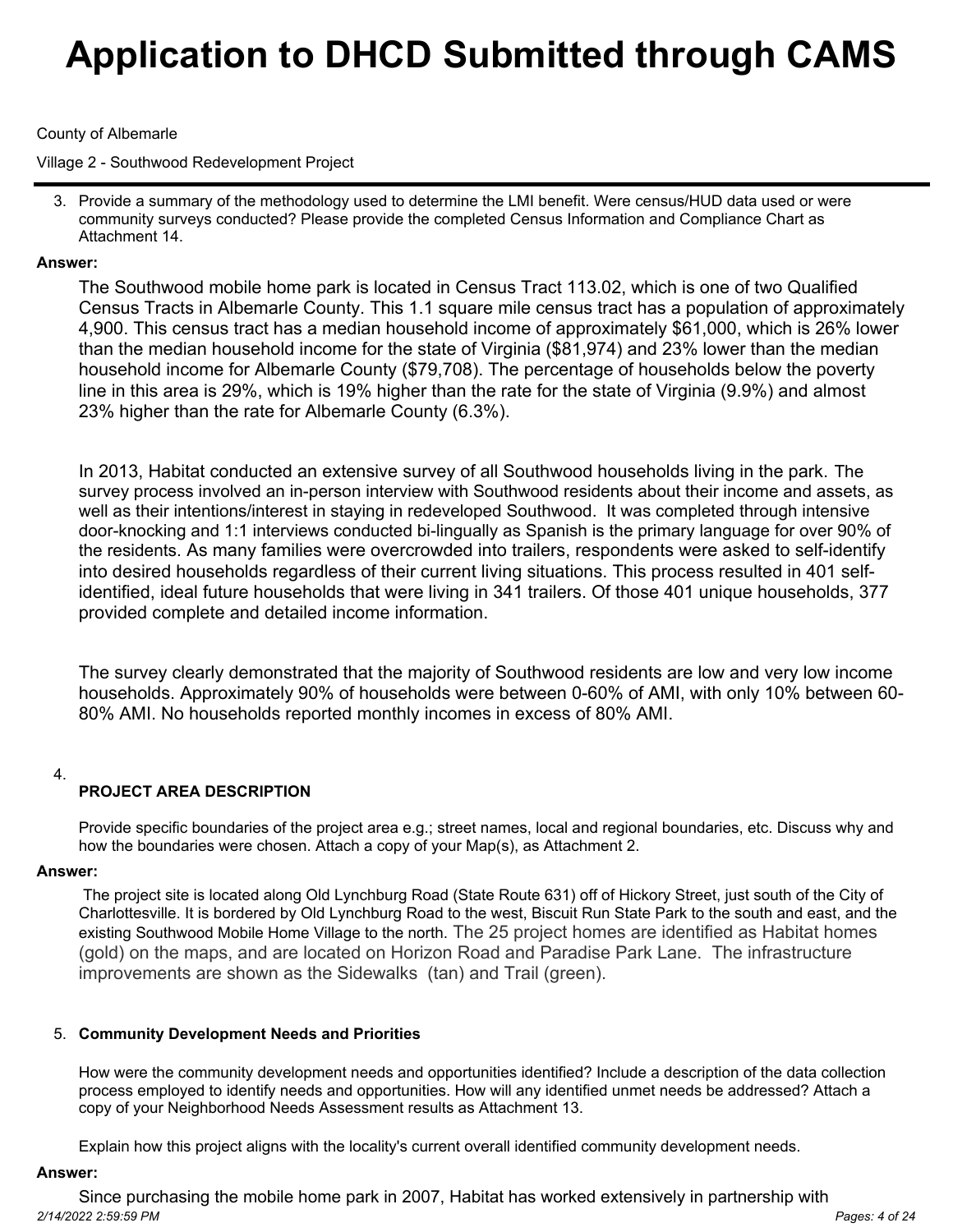## County of Albemarle

Village 2 - Southwood Redevelopment Project

Southwood residents not only to identify the most critical community development needs and opportunities but to put residents in the driver's seat in designing a future neighborhood that fulfills those needs. Southwood is a national model for redeveloping "with" rather than "for" low income communities of color. It was chosen as the first pilot neighborhood revitalization initiative by Habitat for Humanity International based on the elevation of Southwood residents to the roles of redevelopment leaders.

In partnership with a team of professional architects, planners and engineers, Southwood residents designed the Master Plan for their neighborhood as well as a Code of Development. They developed the specific guidelines for other market-rate developers that will be building in their neighborhood, ensuring that they integrate and respect the values, culture and vision of long-time Southwood residents. Everything being built at Southwood – all the roads, trails, homes, parks, businesses, community facilities, etc. – is a product of the work of the residents themselves. And, to ensure that this resident-led design process continues long-term, Habitat included in its code of development a legal requirement that current residents of the park will comprise at least 51% of the internal Architectural Review Committee.

The design and site plan for Village 2, for which this application seeks funding, involved participation by a total of 76 Southwood residents. Through a series of extensive community charettes, residents provided input regarding current physical conditions of the neighborhood and their desires for improvements – in housing conditions and public amenities such as sidewalks, better streets, trails and parks. Poor housing conditions in their trailers and the deteriorating physical condition of the park were most commonly cited as areas in need of improvement. Most important, however, was the availability of enough affordable homes of all types to ensure that everyone who wanted to stay could continue living in Southwood. Between January and April of 2020, a group of 16 core resident planners met on a weekly basis with the design team to plan the neighborhood by determining the density, road design, green space programming and housing types. Aspirations of future residents manifested in a site plan inclusive of two parks, a network of sidewalks and off -street bike/ped infrastructure, and a robust menu of affordable housing choices from rentals to homeownership opportunities and from condominiums to single-family detached homes integrated seamlessly with market-rate homes.

In addition to the resident-led planning process, Habitat has worked in partnership over the past several years with expert consultants to conduct in-depth neighborhood needs assessments with the entire population of Southwood residents. The first comprehensive needs assessment was conducted in 2009 in partnership with Communitas Consulting, shortly after Habitat purchased the mobile home park. The goal of the survey was to hear directly from residents about the resources they bring to the community, the needs they have and their vision for their future. A total of 112 households responded to that survey. These results were used to inform initial investments that Habitat made to improve park conditions and form partnerships with local agencies to provide needed services.

In 2015, Habitat partnered with an expert consultant of Appreciative Inquiry - Angela Blanchard - to conduct, transcribe, code and analyze over 255 one-on-one interviews with Southwood residents to lay the foundation for a resident-centered vision for redevelopment. The goal of these interviews was to deepen residents' understanding and interest in redevelopment and to identify the community's greatest strengths and assets, what they cherished most about their community and what change they wanted to see. The learnings from these conversations were used to establish a holistic, resident-centered vision for redeveloped Southwood and set a strong foundation for resident leadership in the process.

In 2019, Habitat, in partnership with HFHI neighborhood revitalization consultants, conducted 195 one-onone interviews with Southwood residents to track residents' perceived progress on the resident-led redevelopment planning process. Residents were asked to comment on their sense of community and resident empowerment as well as neighborhood conditions including infrastructure (roads, water/sewer, street lighting, walkability, etc.), economic and educational opportunities, community amenities, housing, and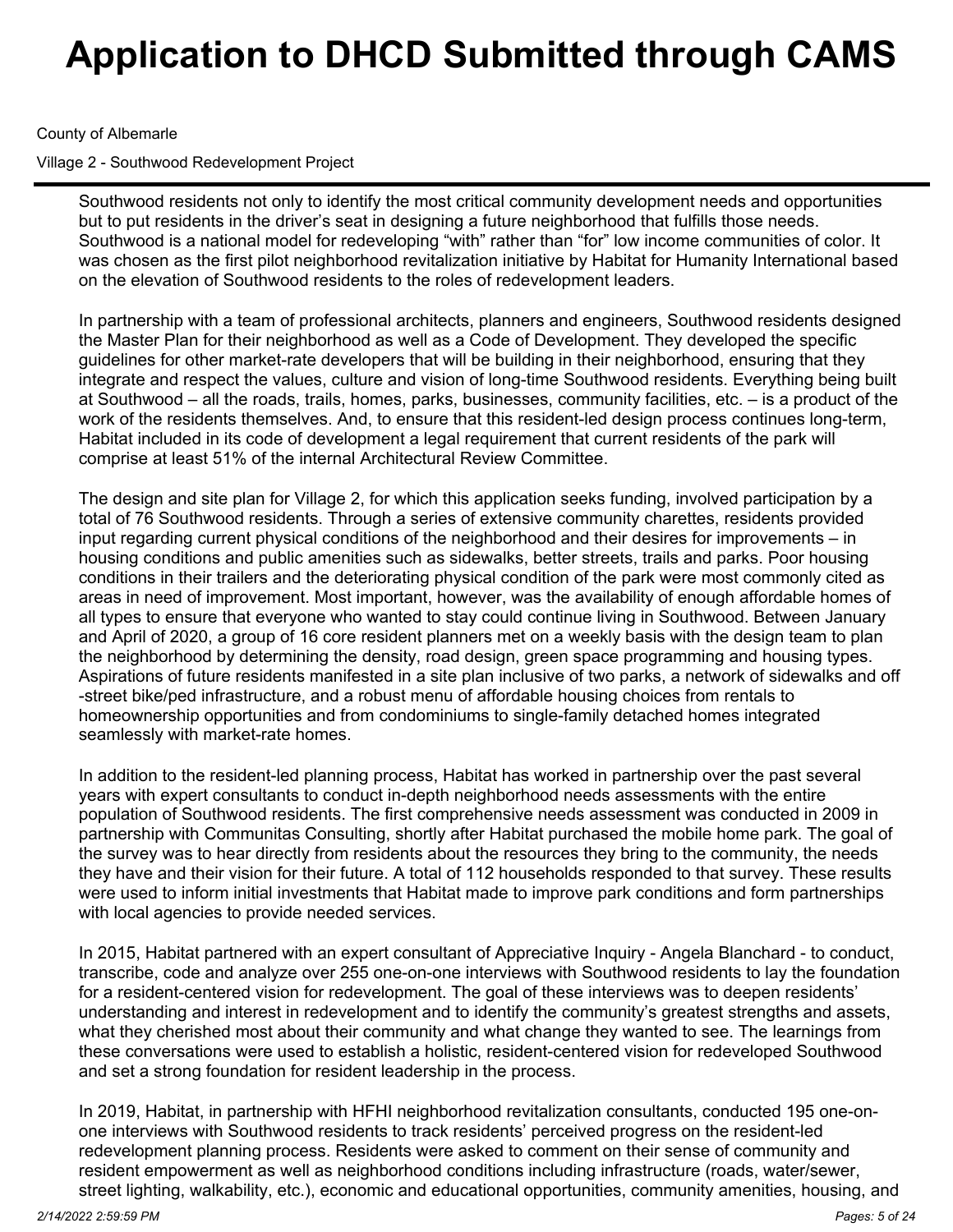County of Albemarle

Village 2 - Southwood Redevelopment Project

sense of safety. A presentation on the results from this survey are included as Attachment 13.

This project, and Southwood redevelopment more broadly, addresses one of Albemarle County's biggest community needs and priorities - affordable housing. Local studies estimate the County's population will grow by 24.7% from 111,039 to 138,485 persons by the year 2040. With this growth comes increased demand for housing of various types and sizes that meet the diverse needs of both renters and homeowners, as well as those of individuals and families of all sizes, ages, and abilities. To accommodate this growth, the County will need to add approximately 11,750 new units to our housing stock over the next 20 years. Southwood, with a projected total of 1,000+ homes (51% affordable) is a core part of the County's affordable housing strategy.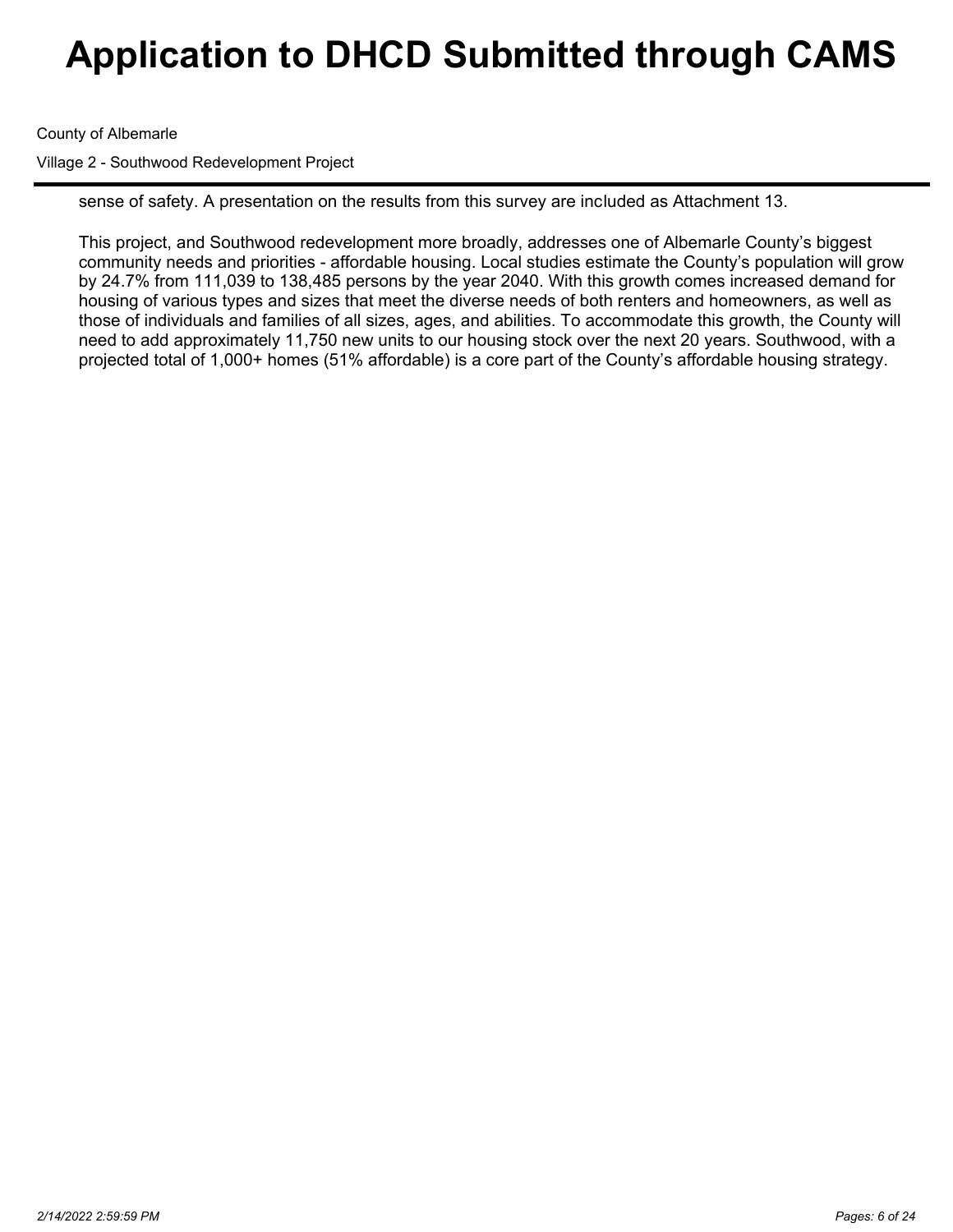## County of Albemarle

Village 2 - Southwood Redevelopment Project

6. Discuss how this project relates, supports or aligns with your comprehensive plan, strategic development plan, economic development strategy/plan, comprehensive needs assessment, community revitalization plan and/or feasibility study. Attach a copy of the chapter/section of the plan(s) or study(ies) referenced above as Attachment 6.

### **Answer:**

In November 2018, the Albemarle County Board of Supervisors adopted a strategic plan to guide policy development and financial decision-making activities through Fiscal Years 2020 - 2023. The FY20-23 Strategic Plan sets the revitalization of aging urban neighborhoods as a strategic priority, and specifically identifies Phase 1 of the Southwood Redevelopment Project as a priority activity. The proposed project also aligns with objectives outlined in the County's Comprehensive Plan and housing policy as follows:

## Comprehensive Plan

*Development Areas Objective 2 – Create a physical environment that supports healthy lifestyles through application of the Neighborhood Model Principles.*

Adopted in 2001 by the Albemarle County Board of Supervisors, the Neighborhood Model provides a set of recommendations, including 11 development principles, for creating livable urban neighborhoods. Southwood Village 2 supports seven of these development principles including a pedestrian orientation, a mixture of uses within the neighborhood, parks and recreational amenities, and buildings of human scale. The proposed project directly supports the neighborhood model principle of providing a mixture of housing types and affordability.

## Housing Albemarle

On July 7, 2021 the Albemarle County Board of Supervisors adopted *Housing Albemarle*, a new housing policy, which replaced Chapter 9: Housing of the 2015 Comprehensive Plan. The policy identifies 12 policy objectives, and 39 corresponding strategies and action steps to guide affordable housing activities through a 20-year period. The proposed project meets two of the housing policy objectives, and directly aligns with two of the policy strategies:

*Objective 1 – Increase the supply of housing to meet the diverse housing needs of current and future Albemarle County residents.*

*Objective 12 – Promote healthy, sustainable communities and housing.*

*Strategy 12a – Promote mixed-income development throughout the County's Development Areas.*

*Strategy 12d – Partner with nonprofit housing and/or public health organizations to address unhealthy housing issues, particularly in rural and historically underinvested areas.*

Copies of the County's FY20-23 Strategic Priorities, and the summaries for the 2015 Comprehensive Plan Chapter 8: Development Areas and Chapter 9: Housing are included as Attachment 6 for reference.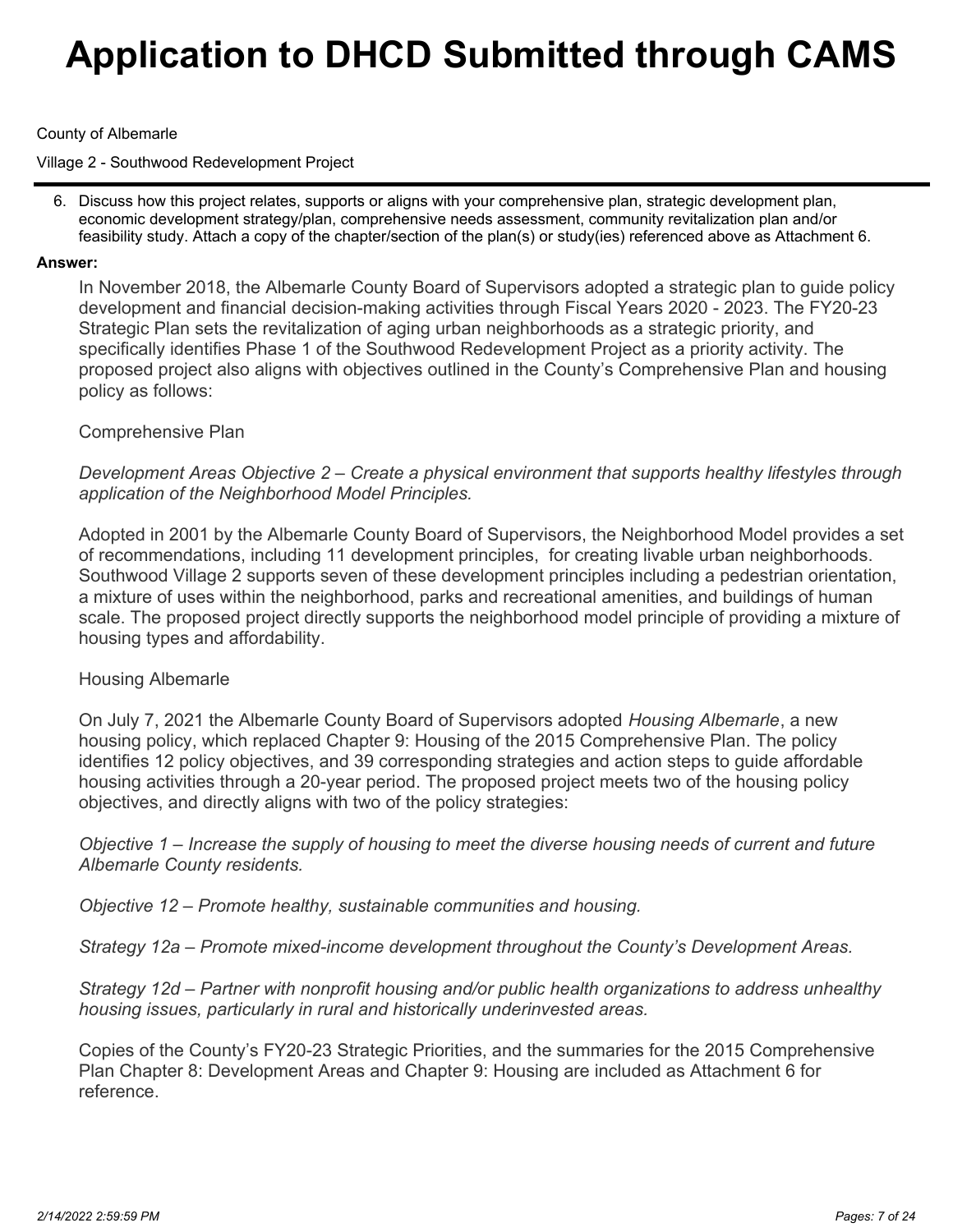## County of Albemarle

Village 2 - Southwood Redevelopment Project

7. Describe the project's relationship to other local, regional or statewide efforts. If this project is a regional effort, list partnering localities and organizations.

## **Answer:**

While the proposed project is located within Albemarle County, and directly benefits the residents of the Southwood community, the project supports efforts to meet the affordable housing needs of our region. Both Albemarle County and project partners are members of the Central Virginia Regional Housing Partnership (RHP). The Regional Housing Partnership (RHP) serves as an official advisory board, created by the Thomas Jefferson Planning District Commission (TJPDC), in partnership with the public, private, nonprofit, and citizen stakeholders. Composed of an overarching consortium of housing interests, the Partnership enhances regional coordination and effectiveness to address the housing needs of the Thomas Jefferson Planning District's region, with a focus on housing production, diversity, accessibility, cost, location, design, and increasing stability for the region's residents.

In August 2021, the TJPDC adopted a regional housing plan, *Planning for Affordability - A Regional Approach*. This plan identifies a regional goal of,

100% alignment of supply and demand of housing opportunities throughout the region so that every resident can find access to safe, decent, and affordable housing in the community of their choice'.

The activities outlined in this proposal fall firmly within this regional goal. The redevelopment of the Southwood community, not only provides safe, decent affordable housing and an improved living environment and quality of life for current Southwood residents, but expands the number of affordable housing opportunities for the broader Albemarle community and the Charlottesville region.

## **PROJECT ACTIVITIES** 8.

List in precise terms the actions or activities of the proposed project.

For example, a project activity could be the installation of 1,000 linear feet of 2" water or sewer line.

#### **Answer:**

Project activities will consist of installation of concrete sidewalks, asphalt walkways and 25 affordable homeownership units for sale to LMI families. Specifically,

- 1. Installation of 1,860 linear feet of 5' concrete sidewalks
- 2. Installation of 1,360 linear feet of 8' asphalt walkways
- 3. Installation of 25 concrete foundations
- 4. Installation of 25 weathertight exterior shells
- 5. Installation of 25 roof systems
- 6. Installation of 25 mechanical, electrical and plumbing systems
- 7. Installation of 25 interior finishes

The home types will be: 8 Townhomes (1,200 sq. ft. w/ 3-4 bedrooms & 2 baths); 4 Duplexes (1,200 sq. ft. w/ 3-4 bedrooms & 2 baths); 9 Single Family Detached (1,200 sq. ft. w/3-4 bedrooms & 2 baths); 4 Condos (795 sq. ft. w/ 2 bedrooms & 1 bath).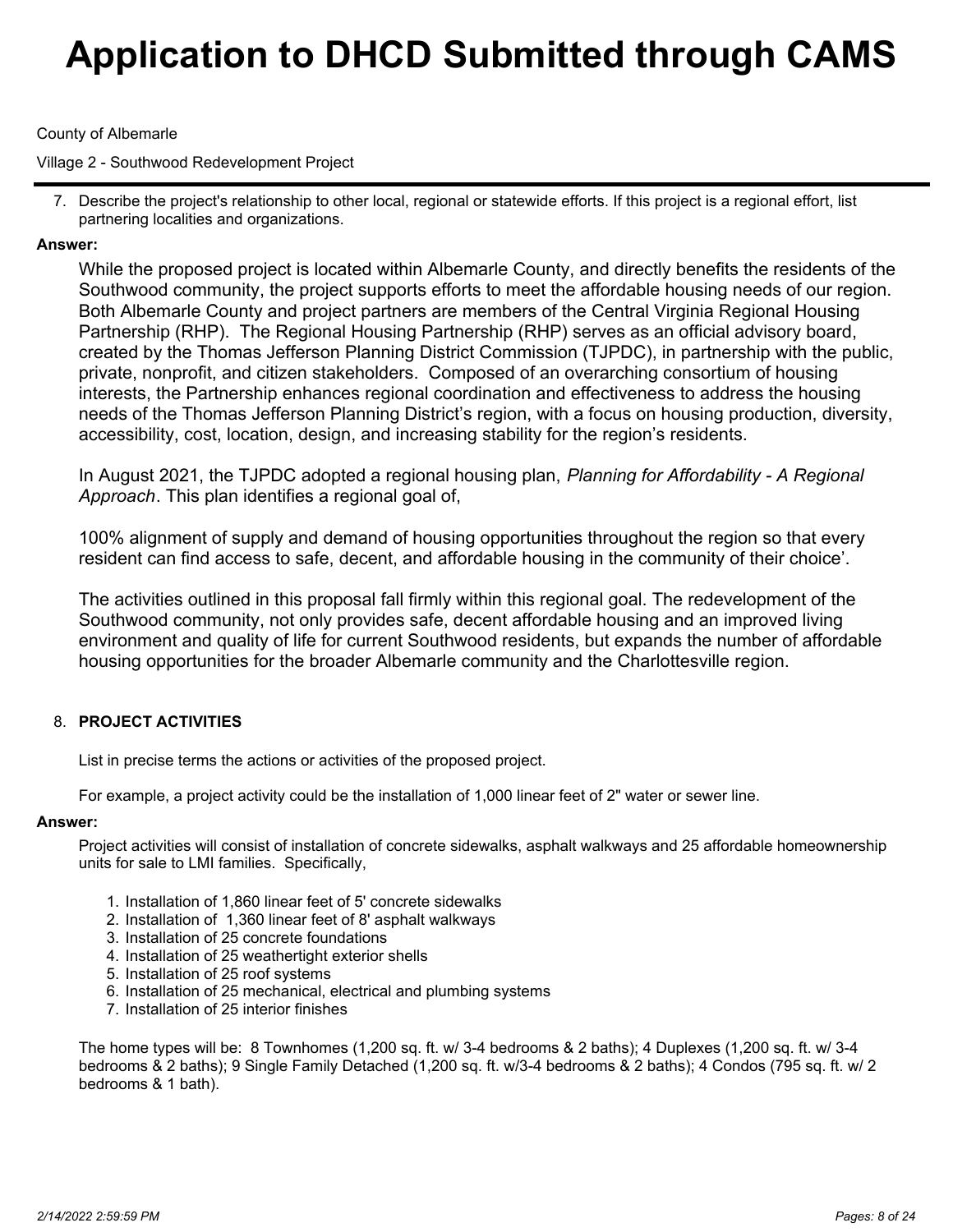## County of Albemarle

Village 2 - Southwood Redevelopment Project

## **PROJECT OUTCOMES**  9.

Describe the long-term benefits, or outcomes, of this project to the community. What will be the measured results from the project activities? What qualitative community improvements will occur following implementation of the project?

## **Answer:**

Through shelter, individuals and families gain opportunities for an improved quality of life for themselves and future generations. As families thrive, so do communities. The Southwood Redevelopment project is an innovative, transformative initiative that has a national platform. At present, Southwood neighbors live in 320 mobile homes scattered among wooded lots just south of the City of Charlottesville. Many of these homes are significantly deteriorated with most built prior to the development of building and safety code requirements for mobile homes in 1976. The value of each trailer is less than the cost to move or demolish it, making it a negative asset. Almost 100% of the trailers are too old or too deteriorated/modified to move. While half of Southwood's trailers are connected to county sewer lines, half are not. Like the trailers, the underground sewer lines and oil tanks are deteriorating, resulting in oil and sewage leaking into the surrounding soil. Village 2 of the Southwood Redevelopment project will result in sustainable housing options for 25 families from the deteriorating trailer park. LMI beneficiaries will comprise at least 51% of the residents of the subject area.

The 25 families will purchase affordable, safe and energy efficient homes and collectively, will earn an estimated \$7.5M in home equity. Concentrated poverty will be replaced by a mixed income neighborhood; deteriorating trailers and failing infrastructure will be decommissioned. Safe sidewalks and asphalt pathways provide connectivity to adjoining neighborhoods in Southwood, Biscuit Run Park and nearby shopping centers, and the existing Southwood LMI residents will report an improved quality of life over and above the 2019 survey.

## **Environmental Review** 10.

Provide a brief summary on the status of the Environmental Review for the proposed project. Which steps have been completed, if any? Which steps are in progress? When is the review anticipated to be completed? Summarize key findings, if any. Complete and submit Attachment 10 - Environmental Review Checklist.

#### **Answer:**

An Environmental Review for Phase I of the Southwood Redevelopment Project was completed in September, 2021. The review covered the entire 34 acre Phase 1 project area, including the site designated for Village 2. The ERR resulted in no significant findings.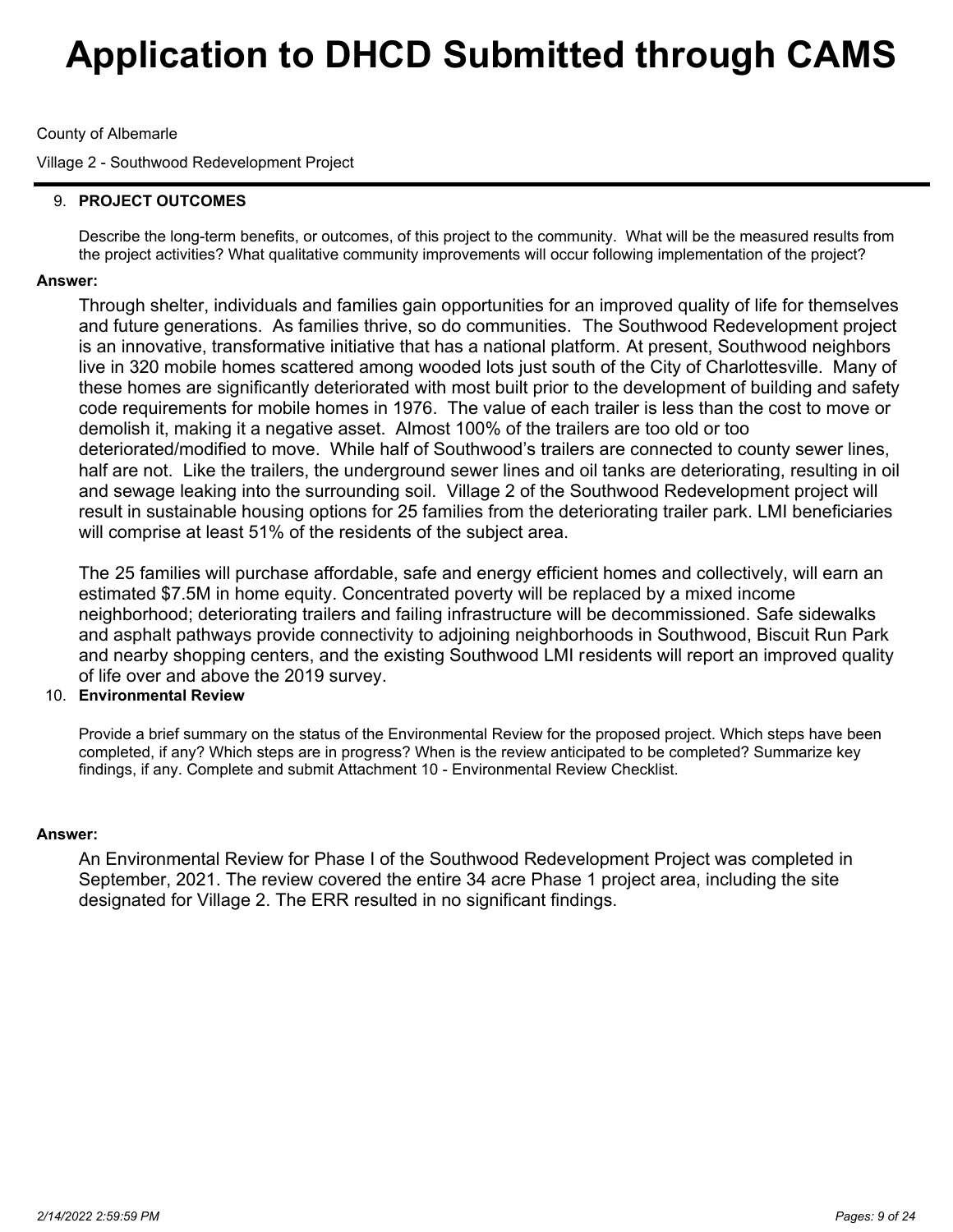County of Albemarle

Village 2 - Southwood Redevelopment Project

## **Stakeholder Involvement, Local Capacity & Project Implementation** 11.

Every Community Improvement Grant project requires at least one community sparkplug identified early on in the process as a community representative residing in the target neighborhood. List the name(s) and role(s) of the community sparkplug(s) who were involved in the project's development. Will the same community sparkplugs(s) be involved in the implementation of the project? If not, list the new sparkplug(s) in the Project Implementation section as a member of the management team.

## **Answer:**

Richard Beverly and Rose Glasgow are long-time residents of Southwood and have been actively involved in the resident-led redevelopment planning process since its inception in 2017. They served as master planners for the first neighborhood site plan, meaning they participated in weekly community design meetings and gave presentations about the project to other community partners. They both currently serve on Southwood's Architectural Review Board and are members of the CDBG project management team led by the County. Richard and Rose both applied to the Habitat homeownership program in March 2022 to purchase a Habitat home in redeveloped Southwood and were approved in July 2022. They are currently working through homebuyer education classes and other program requirements and are on the path to become some of the first Southwood residents to purchase and move into their new Habitat homes in redeveloped Southwood.

12. Who are the members of the management team including stakeholders and partners who will be responsible for the implementation of the project. Include a table of a project-specific management team and their roles in the project as Attachment 11. Describe the experience of key individuals in managing grants and their capability for managing federal awards. Describe their experience with implementing similar CDBG-funded projects. Describe the qualifications of all consultants, if any, and describe the procurement procedures that will be used to select them. Provide a signed resolution, public hearing documentation(e.g. flyers/notices, sign in sheets, minutes, newspaper articles, etc.), and PDC transmittal letter as Attachment 5.

#### **Answer:**

Members of the Core Project Management Team are identified below. Each member of the team serves on the Core Project Management Team for the current CDBG activities being carried out in Village 1 of the Southwood Redevelopment Project. A full list Project Management Team members and supporting documentation can be found in Attachment 5.

## Albemarle County

*Jeffrey Richardson, County Executive*, is identified as the Grant Administrator. Mr. Richardson has more than 30 years of local government experience including serving as the county manager in Cleveland County, and deputy city manager in Asheville, North Carolina. He joined Albemarle County as County Executive in November 2017, and is responsible for overseeing and coordinating the day-to-day operations of Albemarle County Local Government.

*Stacy Pethia, Housing Policy Manager*, will be the Grant Manager with

responsibility for coordination and completion of grant activities. Ms. Pethia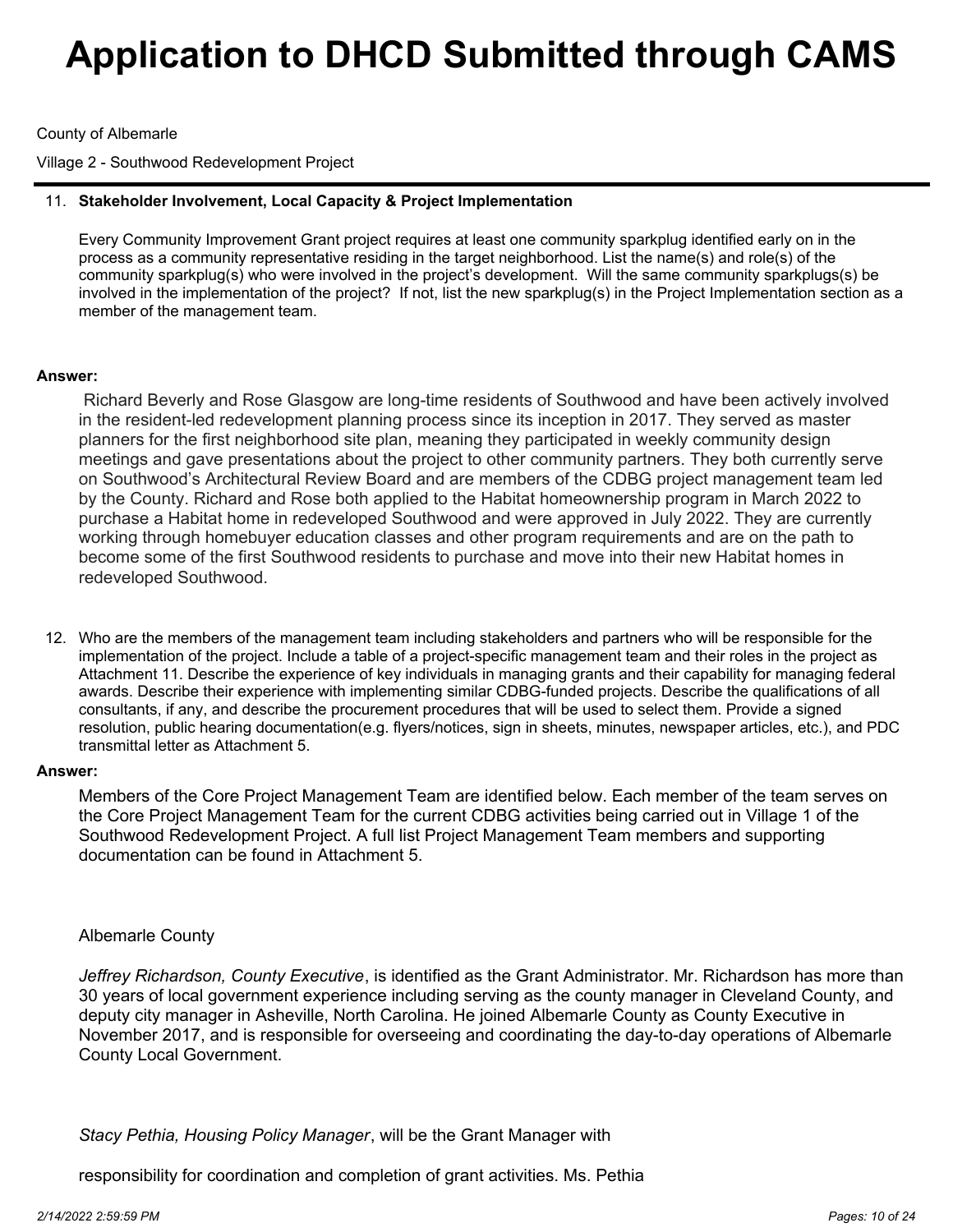County of Albemarle

Village 2 - Southwood Redevelopment Project

is currently the Vibrant Communities Initiative Grant Manager for the Southwood

Redevelopment project. Prior to joining Albemarle County, Stacy managed the

City of Charlottesville's Affordable Housing Fund (CAHF) overseeing \$6.6

million in CAHF grant awards, including grant agreement development and

execution, timely disbursement of funds, and grantee compliance.

*Rebecca Ragsdale, Planning Manager,* the project planner for the Southwood Redevelopment Project. Ms. Ragsdale is responsible for overseeing all aspects of the site plan review process, ensuring project plans meet regulatory requirements and align with the County's vision for neighborhood redevelopment.

Habitat for Humanity of Greater Charlottesville

*Andrew Vinisky, Chief Construction Officer.* Mr. Vinisky oversees all construction aspects of the Southwood Redevelopment Project. Mr. Vinisky has over 20 years of urban and environmental planning experience, and is responsible for overall management and direction of all land acquisitions, project entitlements, land development and construction operations.

*Janette Kawachi, Chief Partnership Officer*. Ms. Kawachi is the County's primary point of contact for the CDBG project currently underway in Southwood. Ms. Kawachi oversees all community engagement, rental operations, financial coaching and homebuyer readiness programs for Charlottesville Habitat.

*Mark Rausch, Engineering Project Manager.* Mr. Rausch will coordinate, monitor and report all activities related to Habitat's compliance with CDBG; he will obtain all building permits and coordinate utility connections.

*Rose Glasgow, Community Sparkplug*. Ms. Glasgow is a long-time Southwood community resident, and has been involved in the resident-led redevelopment planning process since 2017. She served as a master planner for Village 1, and serves on the Southwood Architectural Review Board.

*Richard Beverly, Community Sparkplug*. Mr. Beverly is a long-time Southwood community resident, and has been involved in the resident-led redevelopment planning process since 2017. He served as a master planner for Village 1, and currently serves on the Southwood Architectural Review Board.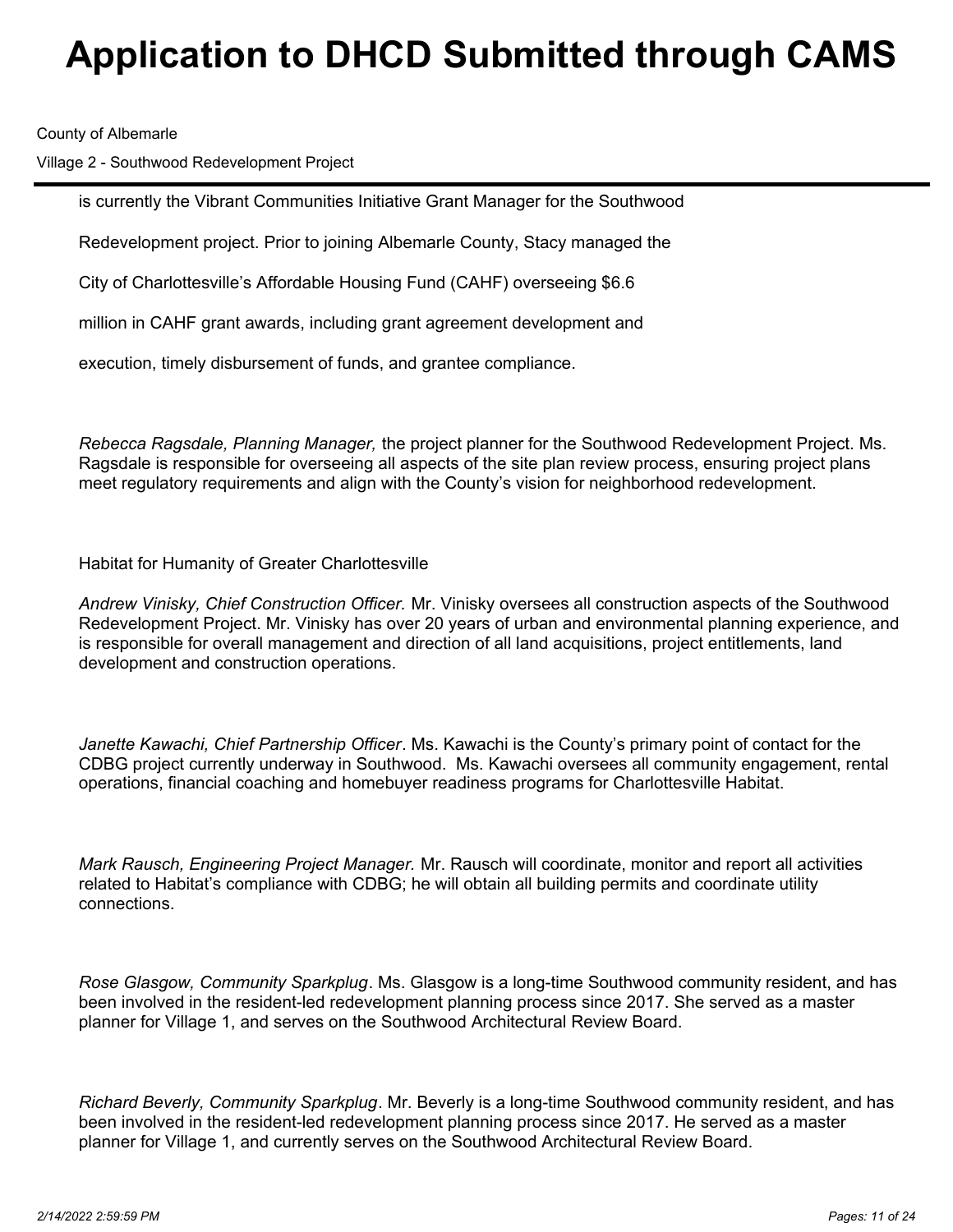### County of Albemarle

Village 2 - Southwood Redevelopment Project

## Construction Specialist

The County is currently working to procure Construction Specialist services for the Village 1 CDBG project, in compliance with Virginia procurement laws. It is anticipated that, once services are procured, this contractor will continue to provide services for Village 2.

13. DHCD observes a very strict conflict of interest position. No work can be done on the property of any person, or his/her immediate family, who has or had decision-making power in the CDBG program from the time the application was planned, developed and submitted to DHCD to the grant's execution and implementation without DHCD's prior written approval regardless of any prior approval of a Program Design. This includes any elected and appointed officials, employees of the grantee, or Housing or Façade Board Member, in accordance with Virginia and federal conflict of interest requirements.

Are there any identified potential conflicts of interest? If yes, describe how they have been or will be addressed.

#### **Answer:**

All housing units to be constructed under this project will be occupied by current residents of the Southwood community. No elected or appointed officials, or Albemarle County employees resident in the community. Therefore, there are no conflicts of interest.

### **Project Readiness**  14.

Why is now an appropriate time to undertake this project? What action or activities have been undertaken to date to prepare you for starting the proposed CDBG project? Attach a timeline or estimated work plan as Attachment 11.

#### **Answer:**

The project is both critical and urgent as families in the Southwood Mobile Home Park are living in substandard and dilapidated trailers, many of which located on land with abandoned underground fuel tanks, failing drainfields and asbestos waterlines. Village 2 is part of a multi-year, intentional multi-phase project that, because of the lack of affordable housing options in the area, requires Habitat to build a village on the vacant land to rehouse families before clearing trailers, remediating land and building homes for the next cohort of Southwood LMI residents.

Planning for Southwood Phase I and this Village 2 project has been underway for many years. In 2016, Habitat engaged in intensive community outreach began to partner with residents of Southwood in a neighborhood design process that incorporated the values, homes and dreams of the community. Residents participated in workshops to learn about such topics as land entitlement, architecture and home design, land development and neighborhood design principles, home pricing and costs of ownership, neighborhood density and community amenities. The residents developed a community plan that informed the code of development and successful rezoning application for Phase I.

The site plan for Village 2 within Phase I has been fully engineered and is under its third round of review by the county. All architectural drawings are complete. The Environmental Review is complete as is the Preliminary Engineering Report.

 The estimated timeline for the project will be: land development will begin June ,2022; the first foundations will be poured in March, 2023; vertical construction will begin in May. 2023; the first certificates of occupancy are anticipated in September, 2023; and first closings will take place in October, 2023. The land development and construction will continue until the final home in Village 2 is completed and closed in April of 2023.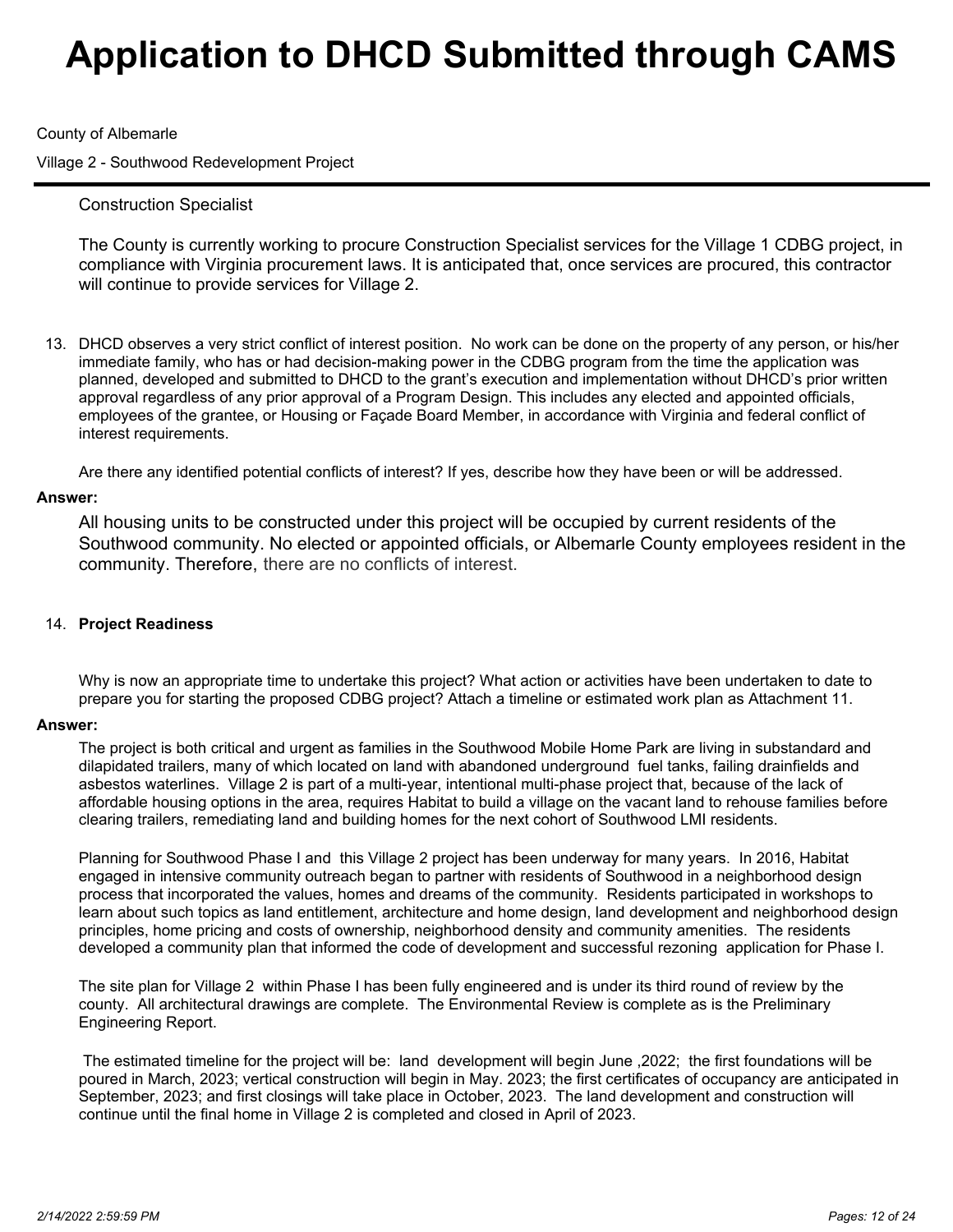## County of Albemarle

Village 2 - Southwood Redevelopment Project

15. Describe any activities needed to carry out project implementation (acquisition of easements, environmental review, final design, housing rehab specialist costs, certifications, updated cost estimates).

## **Answer:**

The site plan for Village 2 has been submitted to Albemarle County and is currently under review by planning staff. Temporary construction easements for the parcels identified for the proposed CDBGfunded activities are still needed, and will be drafted by the Albemarle County Attorney's Office should the project receive a CDBG award. Any subcontractors required for proposed project activities (e.g., sidewalk construction or electrical work), will be selected through a competitive bidding process in compliance with the Virginia procurement regulations. The County is in the process of procuring a contractor to provide Rehab/Construction Specialist services for the CDBG work being undertaken in Village 1. Due to the overlapping timetables of work in both Village 1 and Village 2, the County will seek to retain the Construction Specialist for the proposed projects in Village 2.

16. How many people or households have been surveyed in the project area? If the required number of income surveys has not been achieved, explain how this will be accomplished.

## **Answer:**

The proposed project site (Village 2) is part of the first phase of redevelopment in Southwood which is contained entirely within greenfield spaces surrounding the mobile home park where no residents currently live. The Village 2 neighborhood will contain 24 market rate homes and 25 Habitat homes purchased by Southwood residents.

These 25 Habitat-built homes in Village 2 will be purchased by residents currently living in Southwood. In 2013, Habitat conducted an income survey of families living in all 341 trailers. Many trailers are overcrowded, housing multiple families together. For the survey, families were asked to self-identify as unique households based on desired future household groupings. That resulted in the identification of 401 unique households living in the 341 trailers. Of those 401 households, 377 responded to the survey and provided detailed income information. That raw data is included in attachment 18 - Survey Results.

As part of Phase II redevelopment, which constitutes the area where residents currently live, Habitat is in the midst of a park-wide comprehensive survey of all residents in the park. This survey collects detailed information on income and employment, household demographics, housing preferences, and plans for remaining in Southwood. The timeline for completing these surveys is May 30, 2022.

17. Have all required participation agreements or other readiness documents been signed (e.g.; infrastructure user agreements, housing rehab or facade participation agreements, landlord agreements, etc.)? Attach copies of agreements as Attachment 9.

#### **Answer:**

Not applicable - The project is being undertaken on a greenfield site, with no existing public infrastructure.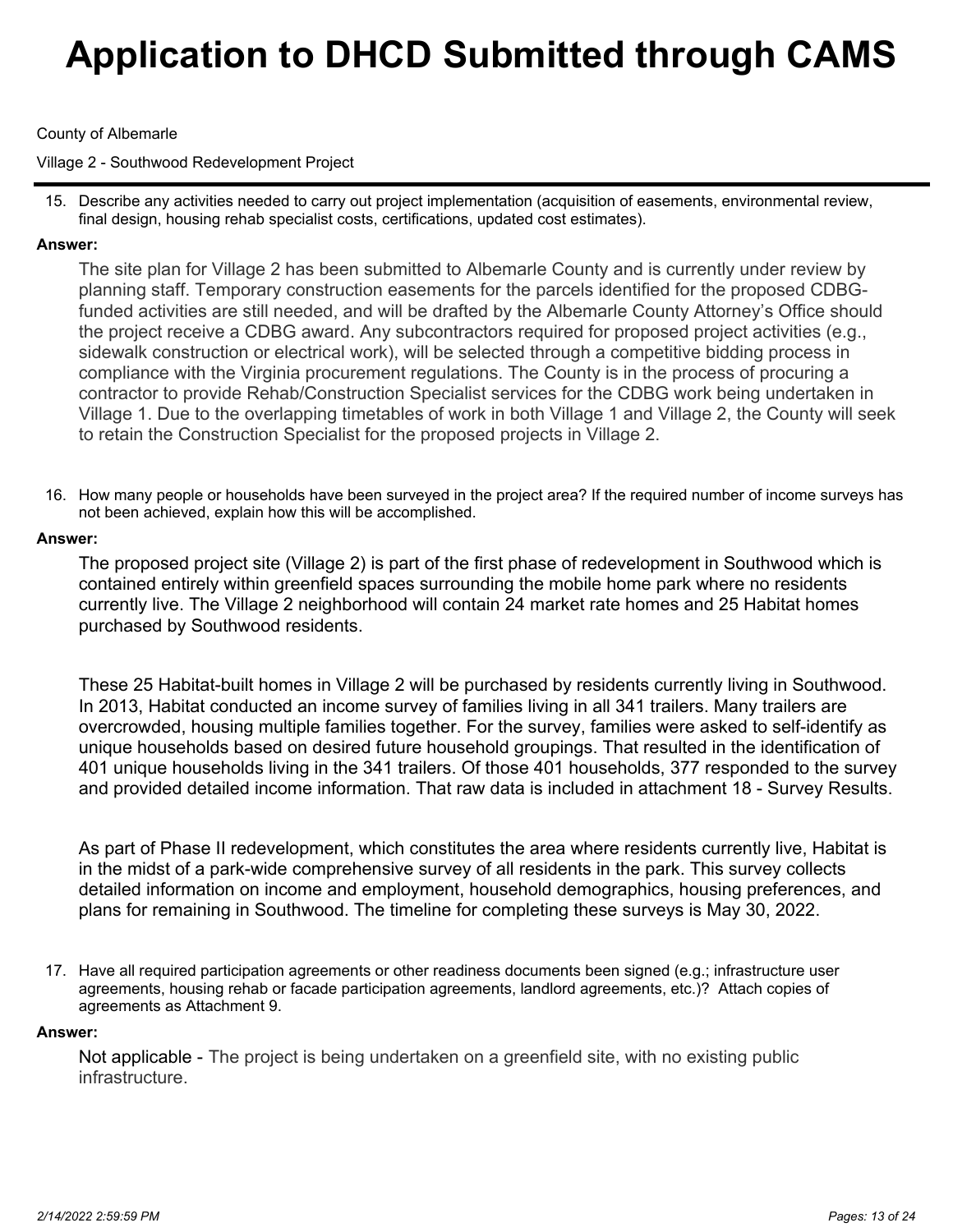## County of Albemarle

Village 2 - Southwood Redevelopment Project

If a planning grant was carried out for this project provide copies of all relevant documents including any pre-contract 18. activities and submit as Attachment 1.

## **Answer:**

Albemarle County received Community Organizing and Neighborhood Design Planning Grants for Southwood . These grants were used to support Habitat's planning efforts and solicitation of input for the concept design for redevelopment by residents of Southwood. These efforts resulted in input from at least 70 residents and buy-in of over 40 residents as "first-adopters" of preliminary plans. The preliminary plans included an Action Plan which was delivered to the Board of Supervisors along with a Master Plan concept for phasing and identification of the first village in Phase I. A Needs Assessment, LMI Beneficiary Survey and Preliminary Engineering Report were completed. The funds also supported the development of the final rezoning application for Phase I. Attached are the Action Plan, Rezoning Submission and Resolution Approving Phase I Rezoning.

19. Is assistance being sought for new public infrastructure, upgraded public infrastructure, a replacement of existing public infrastructure, or a consolidation of two or more existing public infrastructure systems? Who will own and maintain the CDBG public infrastructure investment?

## **Answer:**

Sidewalks will be built to County and VDOT standards and will be accepted into the public infrastructure network. The asphalt walkway, a priority of the resident designers, is part of the bike/ped network that provides an off street, safe way to bike and walk from one area to another on site and that will connect to the County's Biscuit Run system and a new multimodal walking and biking facility that will allow safe transportation alternatives to the Fifth Street Station commercial and jobs core which is approximately 1.2 miles away, but not accessible by sidewalks along the major arterial roadway that currently provides the only access. The spur walk will connect the two pedestrian networks.

20. If it is for an existing public infrastructure system, describe the history of the system, including details on past maintenance efforts. If appropriate, explain what factors impacted the ability to maintain the system (e.g.; rapid growth).

#### **Answer:**

The project is being undertaken on a greenfield site, with no existing public infrastructure.

21. If it is for a consolidation of systems, what are the benefits of consolidation?

# **Answer:**

Not applicable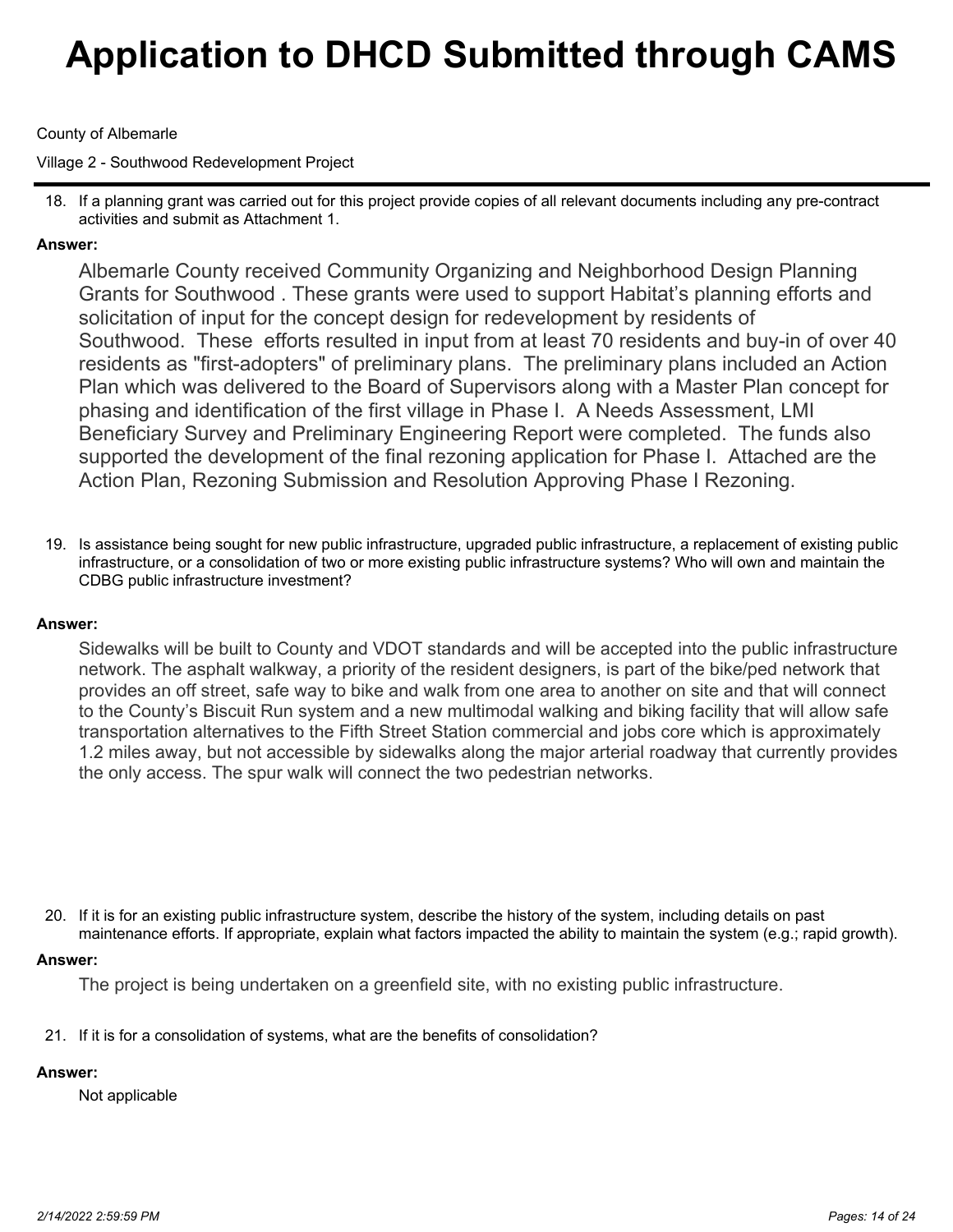### County of Albemarle

Village 2 - Southwood Redevelopment Project

#### **Project Readiness** 22.

What is the status of preliminary design plans for this project? What regulatory approvals have been secured as of the application? If no approvals have been obtained as of the application, please provide an explanation of what approvals are required and when they will be obtained. Attach a copy of the Preliminary Engineering Report and Approval letter as Attachment 3.

### **Answer:**

The property has been rezoned as part of Phase I of the Southwood redevelopment. The site plan for this project, Village 2 within Phase I, has been fully engineered and is under the third round of review by the county. The Environmental Review is complete as is the Preliminary Engineering Report.

23. How many permanent or temporary construction easements are estimated to be acquired for the project? What is the status and plan for any necessary acquisition of easements or parcels?

#### **Answer:**

It is estimated that 25 construction easements will be needed for the project: 21 home lot easements; 1 condo building lot easement; 2 concrete sidewalk easements and one asphalt walkway easement.

24. Survey Results

Instructions: Provide the following info for all households in the project area: a unique identifier, address, occupancy status, if the income survey has been completed, LMI status, and if a user/participation agreement has been signed. Upload the survey results as Attachment 18.

Provide a brief summary of tabulated results from Survey or Neighborhood Needs Assessment, including the number of total project area residents, the number of low to moderate income (LMI) residents and the number of signed participation agreements by each subgroup (owner-occupied or rental). Attach tabulated results from Survey or Neighborhood Needs Assessment as Attachment 13.

#### **Answer:**

In 2013, Habitat conducted an extensive survey of all Southwood households, asking trailer owners and renters to register with the Property Management office and participate in a survey and interview with the on-site Community Engagement staff. Families were asked to self-identify into desired households regardless of their current living situations. This process resulted in 401 self-identified, ideal future households in the 341 trailers. Of the total household identified, 377 (94%) responded to the income survey. Results the 2013 survey indicated that 41% of households had incomes less than 30% AMI, 28% had incomes from 30% - 50% AMI, 21% of households had incomes from 50% - 60% AMI, and 7% had incomes between 60% - 80% AMI.

In 2019, Habitat conducted survey of a randomly sampled subsection of the neighborhood in partnership with Habitat for Humanity International to evaluate the community's Quality of Life. The data set from this survey provided the following household income breakdown: <30% AMI = 51% of households; 30%-50% AMI = 29% of households; 50%-60% AMI = 20% AMI.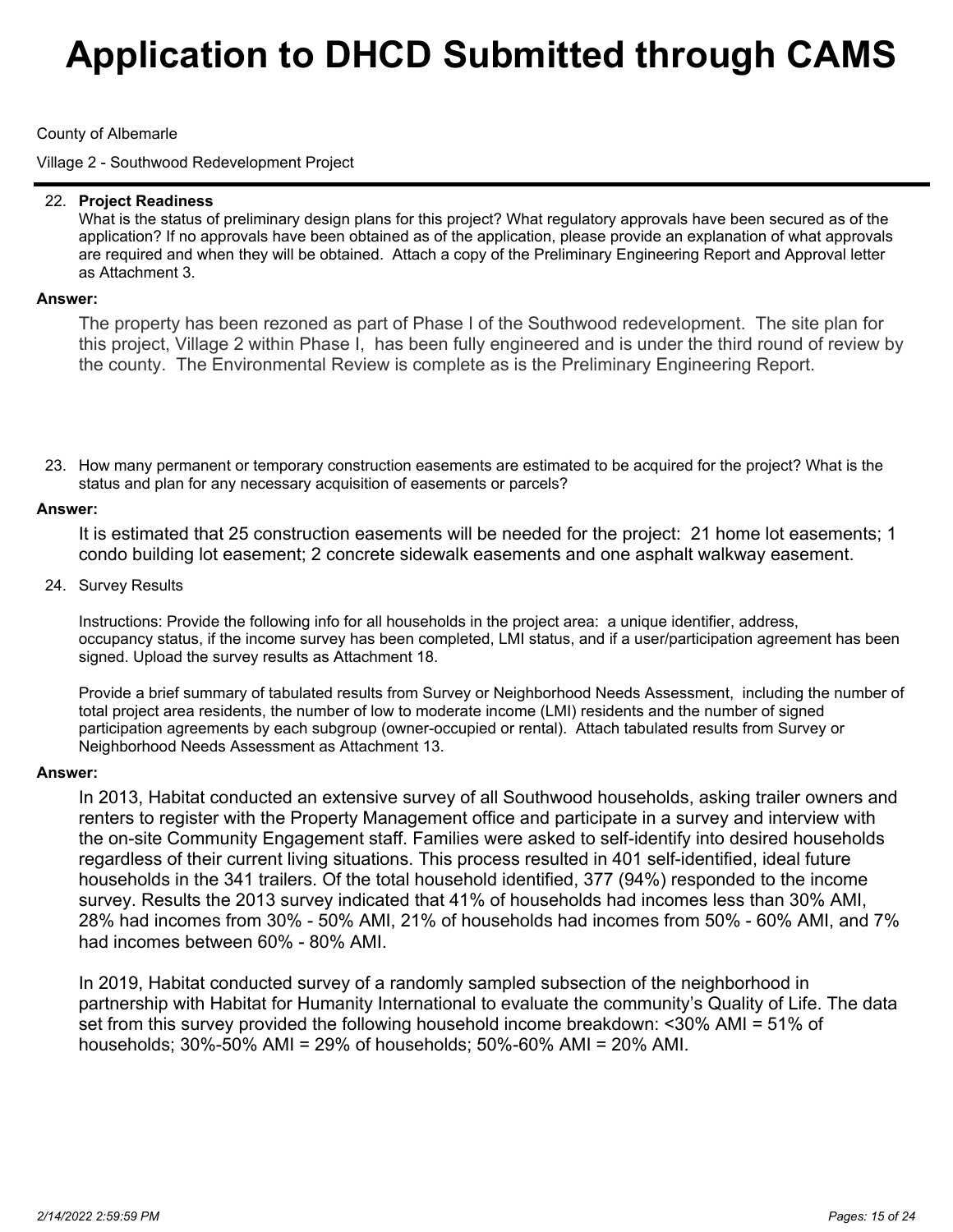## County of Albemarle

Village 2 - Southwood Redevelopment Project

25. Is there a mandatory hook-up ordinance in place? Is there a history of enforcement?

## **Answer:**

Section 4.1a of the Albemarle County Code of Ordinances requires each development and individual lot located within the Albemarle County Service Authority's service area be connected to the public water supply and public sewer system. For new construction, the County does not issue building permits until the public water/sewer infrastructure, including service laterals, is in place.

26. If a property owned by a LMI household cannot utilize the water or sewer services because the house lacks indoor plumbing, indoor plumbing must be installed and the house must be brought up to DHCD HQS, using standard rehabilitation procedures. If a property is owned by an investor-owner, the above applies plus the owner must agree to maintain an affordable rent and not to increase the rent due to CDBG investment. This is generally in effect for a minimum of ten (10) years.

Are there any LMI households in the project area that lack indoor plumbing? If yes, identify the number of owneroccupied and investor-owned housing which requires housing rehabilitation assistance.

## **Answer:**

Not applicable - The project area is unoccupied, undeveloped land.

## **Fee and Rates** 27.

Provide historic data information on the number of in-locality and out-of-locality users for the past one (1), five (5) and ten (10) years. Describe the rate structure that will apply to the project customers once the project is completed. Complete and submit rate information as Attachment 16.

#### **Answer:**

N/A - the proposed project does not include water/wastewater infrastructure.

## **Project Outcomes** 28.

List the expected outcomes of the proposed project. Using the Outcome Indicators provided in the CDBG Competitive Application Guidelines (Appendix A), select the most appropriate outcome measure(s) for each of the proposed project activity(ies) and provide estimates.

#### **Answer:**

Installation of sidewalks and asphalt pathways will benefit approximately 157 individuals in Village 2, 85 of whom are LMI. This will provide connectivity within and between villages in the Southwood redevelopment, as well as to the adjoining Biscuit Run Park and nearby commercial shopping center.

Home construction activities are part of the County's comprehensive community development efforts to increase the number of affordable homeownership opportunities in the county and support the redevelopment of the 120-acre, 320 pad Southwood Mobile Home Park. Construction of the 25 affordable homeownership units will benefit 85 LMI individuals. These homes will be Section 504 accessible and built to Energy Star standards. A 40-year affordability period will assure that the units remain in the affordable housing stock for the county. Habitat is a HUD certified housing counseling agency, and the 25 households purchasing homes supported by this grant will receive financial and homebuyer counseling services from Habitat financial coaches.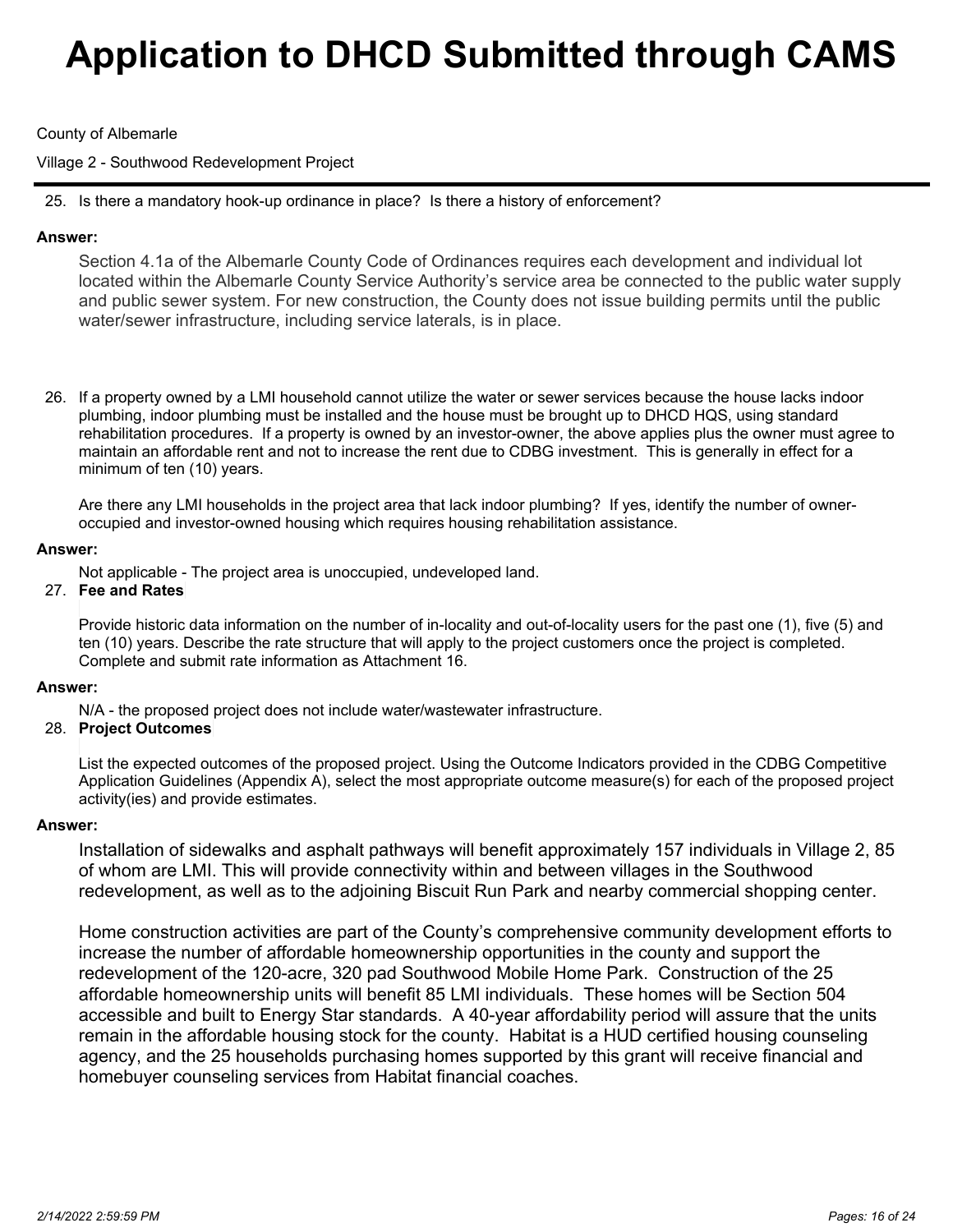### County of Albemarle

Village 2 - Southwood Redevelopment Project

29. Describe other project benefits likely to result from the project (e.g. positive impact on future economic development activity in the area or private investment, etc)?

## **Answer:**

The project will provide affordable homeownership opportunities for 25 families, and improve the health and well being of the LMI homebuyers by enabling them to move from substandard and deteriorating trailers to safe, decent, and energy efficient affordable homes.

This project is an early step in and catalyst for the \$502M redevelopment of Southwood Mobile Home Park into a mixed income, mixed use development of affordable and market rate homes. The project is funded as a partnership among private investors, Southwood resident homebuyers and renters, private donors, Habitat, Albemarle County, and state and federal entities. Plans for future phases include both market rate and affordable homes, a neighborhood business incubation center to support nearly 90 identified home occupations operating in Southwood; a commercial kitchen; an early childhood development development center; a Boys and Girls Club and recreational spaces to include parks, trails, soccer fields and open spaces.

## **For Street Projects ONLY** 30.

Identify by name the streets to be targeted for improvement. Are there any streetscape improvements being proposed e.g.; sidewalks, lighting, curb and gutter, etc? If so, discuss why they are necessary and who will own and maintain them.

#### **Answer:**

Horizon Road and Paradise Park Lane will be targeted for sidewalk improvements. The proposed plan for Village 2 includes sidewalks, curbs, and gutters along these roads. The roads will be owned and maintained by VDOT, which requires curb and gutter infrastructure to ensure proper drainage. Albemarle County requires sidewalks along the roads to promote pedestrian connectivity and safety. VDOT owns and maintains sidewalks in the ROW of secondary roads. (See Attachments 2A and 2B for reference.)

## 31. HOUSING PRODUCTION ONLY

Identify the proposed activities e.g.; housing production, infrastructure, demolition of vacant and substandard structures, etc. Include the number of households and persons which will be served by each proposed activity. Provide a breakdown in precise terms of the activities and products of the proposed project, including non-CDBG funded activities. The activities must match your budget activities.

#### **Answer:**

Housing production project activities will consist of the construction of 25 affordable homeownership units for sale to LMI families. All activities will benefit 25 LMI families (85 individuals).

- 1. Installation of 25 concrete foundations
- 2. Installation of 1,860 linear feet of 5' concrete sidewalks
- 3. Installation of 1,360 linear feet of 8' asphalt walkways
- 4. Installation of 25 weathertight exterior shells
- 5. Installation of 25 roof systems
- 6. Installation of 25 mechanical, electrical and plumbing systems
- 7. Installation of 25 interior finishes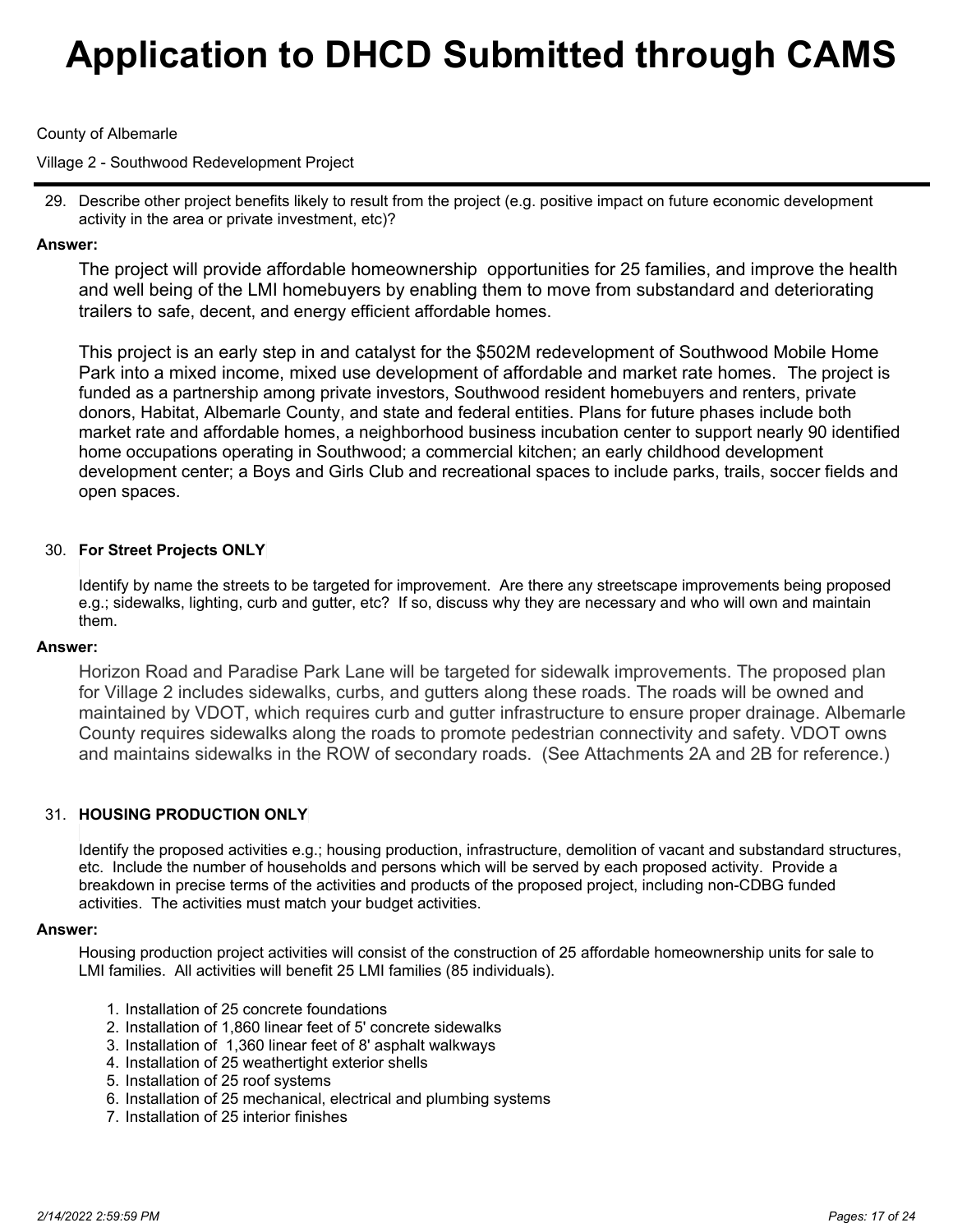County of Albemarle

Village 2 - Southwood Redevelopment Project

32. Provide a brief summary of the documented need/demand and market for the proposed housing production project. Attach a copy of the Market Study and Development Plan as Attachment 7.

## **Answer:**

**Housing Demand and Cost Burden:** Albemarle-Charlottesville region is the second most expensive area for housing in Virginia, with 34.4% of families spending more than 30% of their income on housing and 51.9% of these families are experiencing severe housing cost burdens.According to a 2019 needs assessment conducted by the Thomas Jefferson Planning District Commission, by 2040 there will be 14,580 rental households and 6,680 homeownership households that are cost burdened in District 10. In the County of Albemarle and City of Charlottesville, the gap of affordable rental housing is projected to be 11,920 units and the gap in affordable homeowner units is projected to be 2,589.

**Sales Prices:** About 4% of City homes sell each year and just 3.4% of County homes. In 2020, the median sales price in the Charlottesville-Albemarle region was \$339,900, an increase of 8% in Albemarle and 8.5% in the City of Charlottesville from 2019. The inventory of homes for sale dropped by 45.5% in Albemarle and 50% in Charlottesville A sampling of recently-sold homes near Southwood shows sales prices including: \$135,000 for a studio unit, \$312,000 for a 3-bedroom, \$525,000 for a 4 bedroom, and \$806,000 for a 5 bedroom.

**Demographics of Southwood Residents**: Nearly 80% of Southwood residents are Latinx and the majority earn between 15% and 50% of area median income. Most Southwood residents are employed in the service workforce: hotels, restaurants, food service, cleaning services, landscaping, nursing homes and health care. This sector was the hardest hit by the COVID-19 pandemic.

33. Discuss the developer's qualifications. For housing rental projects also discuss the qualification of the property management company.

## **Answer:**

Greater Charlottesville Habitat for Humanity is the developer for this project and will draw on its 30 years of experience in community engagement, home construction and mixed-income neighborhood development. Habitat has built over 225 homes and successfully completed federally-funded projects in 11 mixed income neighborhoods in the Charlottesville region. It was the first in the country to transform a trailer park into a mixed income community without resident displacement. Habitat's team comprises numerous professionals with extensive experience in land acquisition and development, design, entitlement, construction, finance, fundraising, and strengths-based community engagement and financial coaching.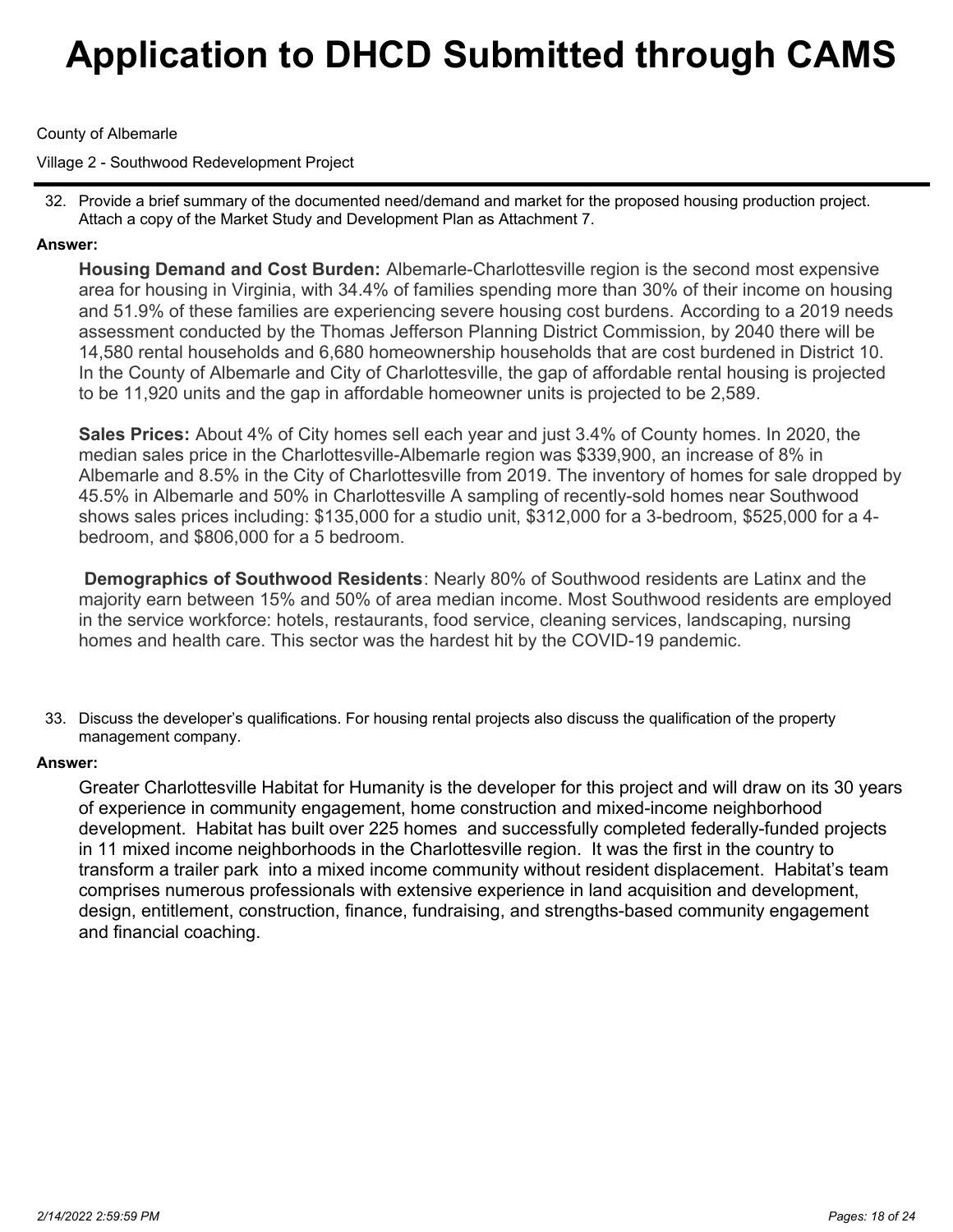## County of Albemarle

Village 2 - Southwood Redevelopment Project

34. What is the level of demand for the proposed type of housing at the proposed costs?

## **Answer:**

According to a 2019 needs assessment conducted by the Thomas Jefferson Planning District Commission, by 2040 there will be 14,580 rental households and 6,680 homeownership households that are cost burdened in District 10. In the County of Albemarle and City of Charlottesville, the gap of affordable rental housing is projected to be 11,920 units and the gap in affordable homeowner units is projected to be 2,589. During Habitat's last application cycle for homeownership for residents earning 60% or below of area median income, the organization had 327 inquiries and 223 completed applications. At Southwood, there are 317 households, approximately 90% of whom are at or below 60% of area median income. In Habitat's first round of applications for homeownership and rentals among Southwood residents, the organization accepted 39 families into the program who, when combined with the renters in Village 1, have exhausted the inventory being built prior to Village 2 and who will begin selecting homes in Village 2 once they are eligible.

35. For rental projects, provide a detailed staffing and operations plan, covering ownership, property management, and staffing and operations. Provide a five year operational pro forma to demonstrate sustainability. Attach a copy of the ProForma as Attachment 20.

## **Answer:**

Not applicable

36. For homeownership creation projects, discuss the plan for Housing Counseling services and pre-purchase education for homebuyers, including when the proposed education will begin. Include details on training provider and marketing strategy for attracting potential homebuyers. If applicable, provide information on any waiting lists and the qualification process. Attach a copy of the waiting list with Attachment 16.

## **Answer:**

Habitat's Homeownership and Financial Empowerment (HFE) Program is a longstanding core service of the organization and was expanded to serve Southwood homebuyers. The HFE program offers a comprehensive suite of financial empowerment and wrap-around supports to ensure families are wellprepared for long-term success as homeowners.

Preparing Southwood community members for homeownership starts with ensuring a highly accessible, equity-focused and culturally competent application process. Habitat utilizes assertive, communitybased outreach strategies, going door-to-door to proactively invite families to apply to the program and holding in-person Applicant Information Meetings in the community center. Additionally, because Spanish is the primary language for the vast majority (~85%) of Southwood residents, Habitat staff working in Southwood are fully bilingual and all written materials, social media communications, community meetings and classes are provided in both Spanish and English.

HFE Program services combine several promising and evidence-based approaches for improving financial resiliency and housing stability for low-income individuals. Financial coaching is a prominent intervention in the field of self- sufficiency programming to help individuals achieve long-term financial success through a framework for clients to meet their goals. All Habitat coaches are trained and certified by NeighborWorks America and Habitat's curriculum is based on its nationally recognized financial coaching program (Urban Institute, 2015). As a HUD-approved agency, all Habitat coaches are also HUD-certified housing counselors, trained in best practices as well as Fair Housing/Fair Lending regulations.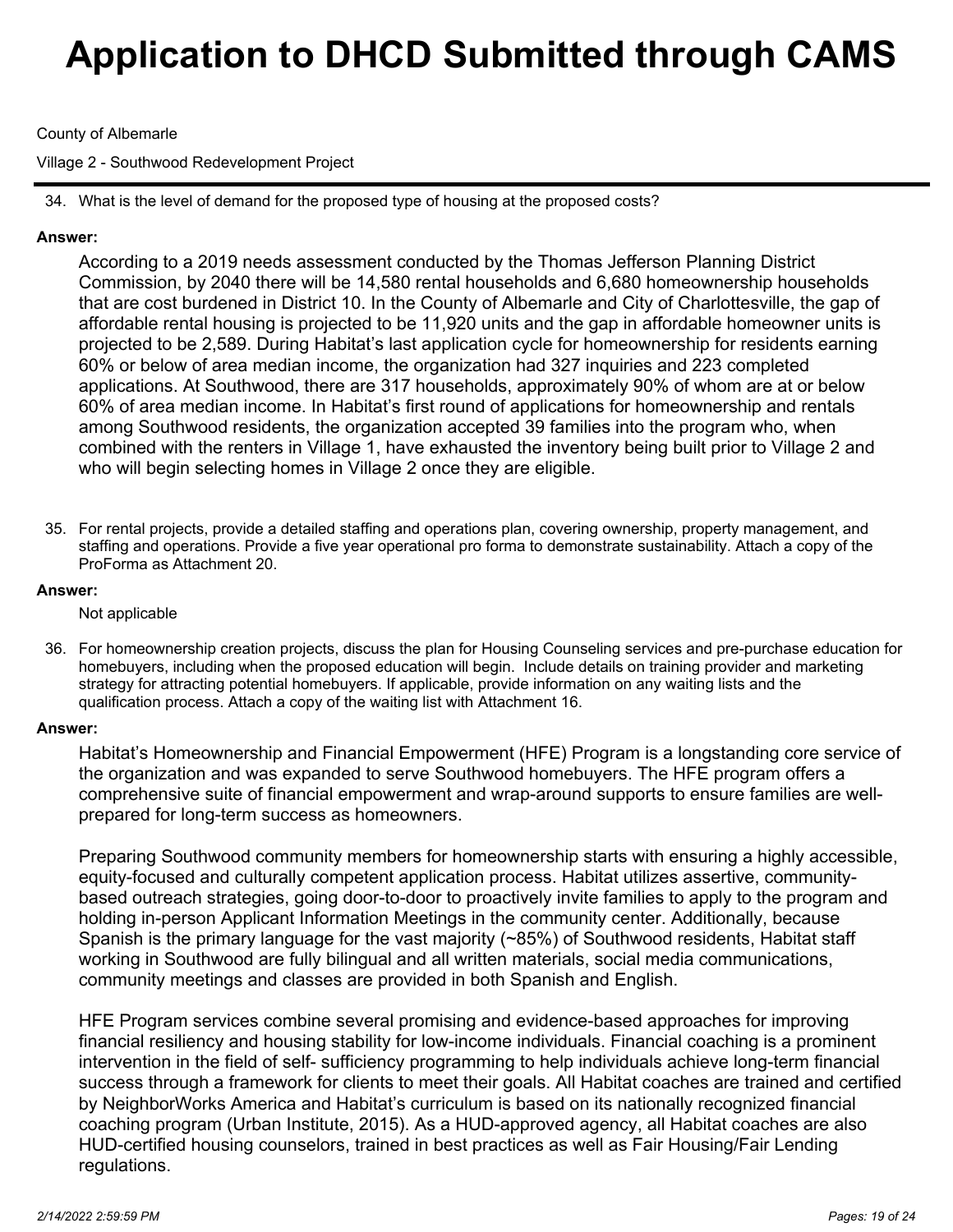## County of Albemarle

Village 2 - Southwood Redevelopment Project

Habitat also employs one staff member that is an IRS-certified agent who assists families with accurately filing taxes that reflect their true income, which is critical for a successful mortgage application and identifying what they can afford. This is a particularly important service in Southwood where 70-80% of residents are involved in some type of self-employment either as their primary job or for supplemental income. Financial coaches educate clients on how to appropriately track and document business income and expenses on profit and loss statements that facilitate accurate tax reporting. Many residents get bombarded by predatory tax agents that encourage residents to pay them to misreport their earnings and evade taxes.

In addition to financial coaching, HFE program services prepare families to become successful homeowners over the long-term and leaders in building a sustainable neighborhood. Families are required to complete hundreds of hours of sweat equity building their homes and other families' homes, attending a series of homebuyer education classes, and participating in a series of monthly Community Conversations with their future neighbors – including Habitat and market-rate owners/renters. Community conversations provide a space for prospective Habitat homeowners to build a collective vision for their future neighborhood, develop a sense of social cohesion, identify social norms and expectations, and ultimately build a foundation of respect and trust that will help them build a strong and sustainable community.

Southwood homes are sold through the Southwood Homeownership program, which is separate from Habitat's Core Homeownership program, which offers homeownership opportunities outside of Southwood. Southwood applications are accepted and approved on a bi-annual basis - once in the Spring and another in the Fall. The first cohort of 14 Southwood homebuyers was accepted into the program in August 2021 and another group of 25 were accepted in December 2021. The next application cycle for the Southwood Homeownership program will open in April 2022, when we expect to approve an additional 25 - 30 Southwood homebuyers. We expect some of the Village 2 homes will be purchased by homebuyers that are currently in the program and the rest will come from the next wave of applications that will get approved in August 2022. Homebuyers begin monthly financial coaching and homebuyer education classes during the month that they are approved. The homebuyer journey can take anywhere from 12 to 24 months, depending on the unique needs and circumstances of the families and when they are financially prepared to purchase. Habitat does not maintain a waitlist for the homebuyer program.

In order to qualify for the Southwood homeownership program, your income must be between 25% and 80% of AMI and your debt-to-income ratio (expected mortgage payment included) cannot exceed 43%. However, if your income is lower than the 25% threshold or your DTI is too high, we offer the Pathways to Housing program, which offers intensive financial coaching to help families increase their income and reduce their debts in order to qualify for homeownership through Habitat. As a housing agency and lending institution subject to federal Fair Housing and Fair Lending regulations, the Southwood homeownership program is open to the broader public but our selection policy significantly prioritizes Southwood residents. Thus far, 39 Southwood homebuyers have been approved for purchase and all are current residents of the park. Habitat will also be offering rentals in the park for those not interested in or do not qualify for homeownership. Renters will go through a separate rental application process. Rents will be on a sliding scale and ensure that no one pays more than 30% of their income on housing expenses.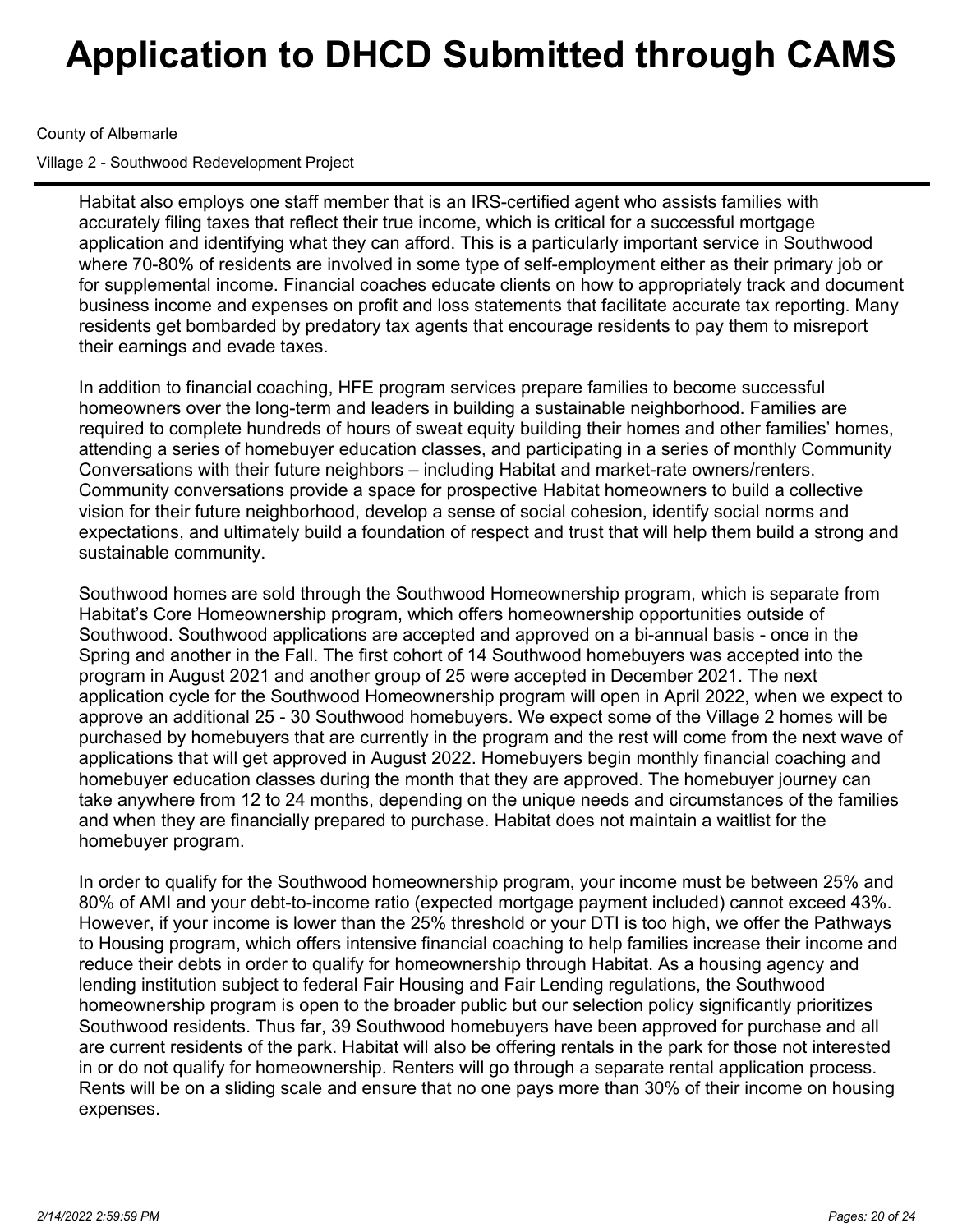#### County of Albemarle

Village 2 - Southwood Redevelopment Project

37. The locality must have control of the property during the time of CDBG funded improvements. Generally this control will be either ownership or lease of the property. Alternative methods of legal control can be negotiated on a case-by-case basis. What is the proposed ownership and control of the property during the construction phase? What measures have been or will be put in place to protect the locality's interest and CDBG investment e.g., reversion, first right of refusal, etc.

#### **Answer:**

The County will secure legal control of the project lots, sidewalk and walkway sites through the acquisition of construction easements from Habitat, the landowner.

#### **Broadband** 38.

Describe your outreach efforts to identify existing providers in the selected project area. Provide a map and list of all existing providers (fixed and wireless), and speeds offered within the project area. Provide a detailed explanation of how this information was compiled and the source(s). Include the map in Attachment 2.

#### **Answer:**

Not applicable - broadband not included in the project

39. To be eligible for broadband funding, applicants must demonstrate that the proposed project area(s) is unserved. An unserved area is defined as an area with speeds of 10 Mbps/1 Mbps or less, and with less than 10% service overlap within the project area. Describe the anticipated service overlap with current providers within the project area.

#### **Answer:**

Not applicable - broadband not included in the project

40. Provide all actions to be implemented to reach the identified potential customers within the project area.

#### **Answer:**

Not applicable - broadband not included in the project

#### 41. FACILITY INFORMATION

What type of public infrastructure will this project improve (e.g.; water, sewer, streets, drainage, etc.)? Include the number of households and businesses which will be served by each proposed facility(ies). What are the estimated linear feet of water/sewer/sidewalks to be installed/improved, including non-CDBG funded activities? The activities must match your budget activities.

#### **Answer:**

Not applicable - community facilities are not included in the project

#### **Housing Rehabilitation Projects** 42.

Identify the proposed activities e.g.; housing rehabilitation, substantial reconstruction, demolition of vacant and substandard structures, etc. Include the number of households and persons who will be served by each proposed activity. Provide a breakdown in precise terms of the activities and products of the proposed project, including non-CDBG funded activities.

#### **Answer:**

Not application - housing project consists solely of new construction on undeveloped land.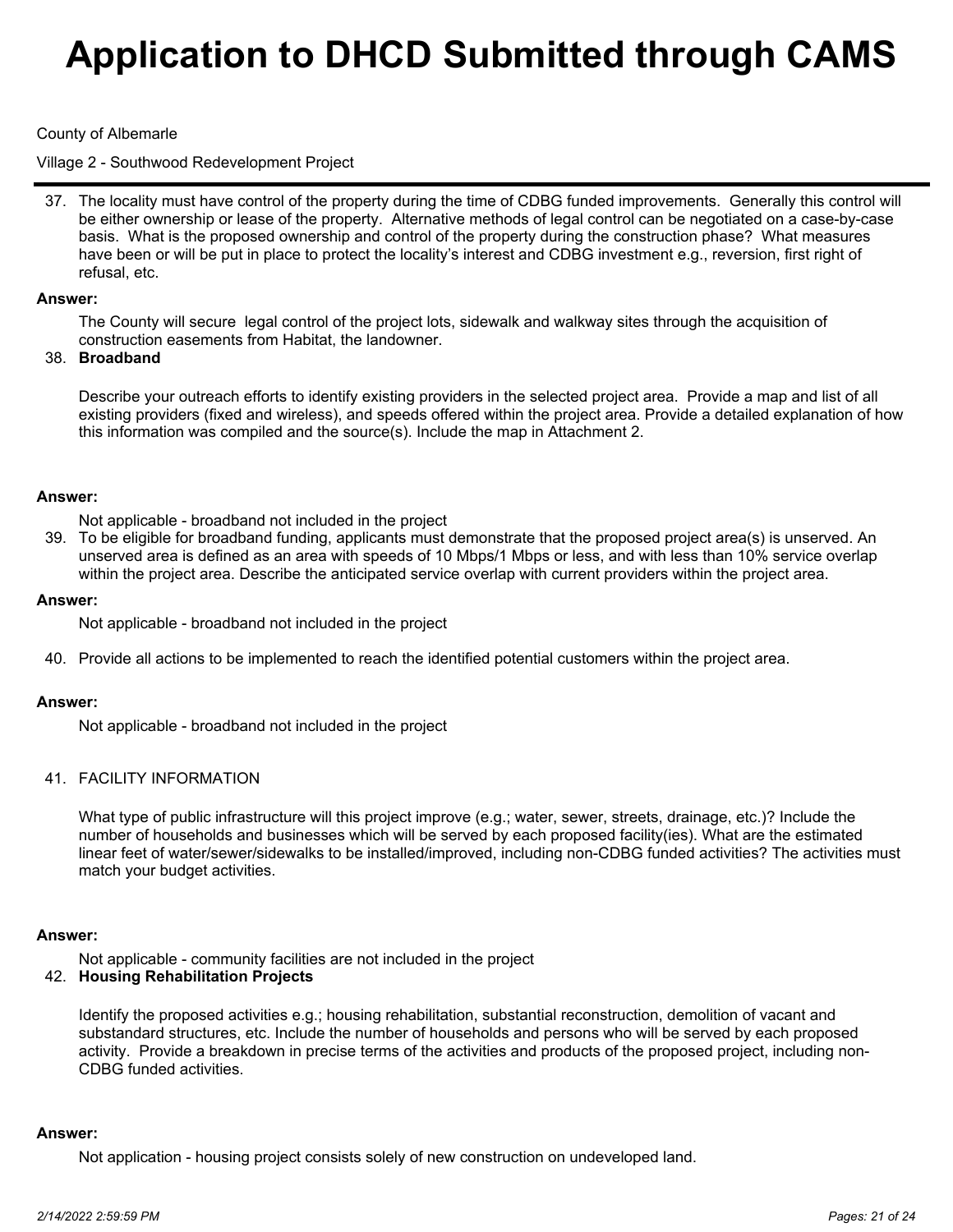#### County of Albemarle

Village 2 - Southwood Redevelopment Project

43. How many people are in the project area?

How many people in the project area are LMI?

How many households are in the project area?

How many LMI households are in the project area?

How many LMI households signed participation agreements?

How many of these households are owner-occupied?

How many of these households are investor-owned?

#### **Answer:**

Not application - housing project consists solely of new construction on undeveloped land.

44. Provide a brief summary of tabulated results from Survey or Neighborhood Needs Assessment, including the number of total project area residents, the number of low to moderate income (LMI) residents and the number of signed participation agreements by each subgroup (owner-occupied or rental). This number should equal the number reported under total units in your Housing Activity and Summary Table (Attachment 12). Attach tabulated results from Survey or Neighborhood Needs Assessment as Attachment 13.

#### **Answer:**

Not application - housing project consists solely of new construction on undeveloped land.

45. How many housing units are in need of rehabilitation? How many housing units are to be served through the proposed housing activities?

#### **Answer:**

Not application - housing project consists solely of new construction on undeveloped land.

46. How many housing units are pre-1978?

#### **Answer:**

Not application - housing project consists solely of new construction on undeveloped land.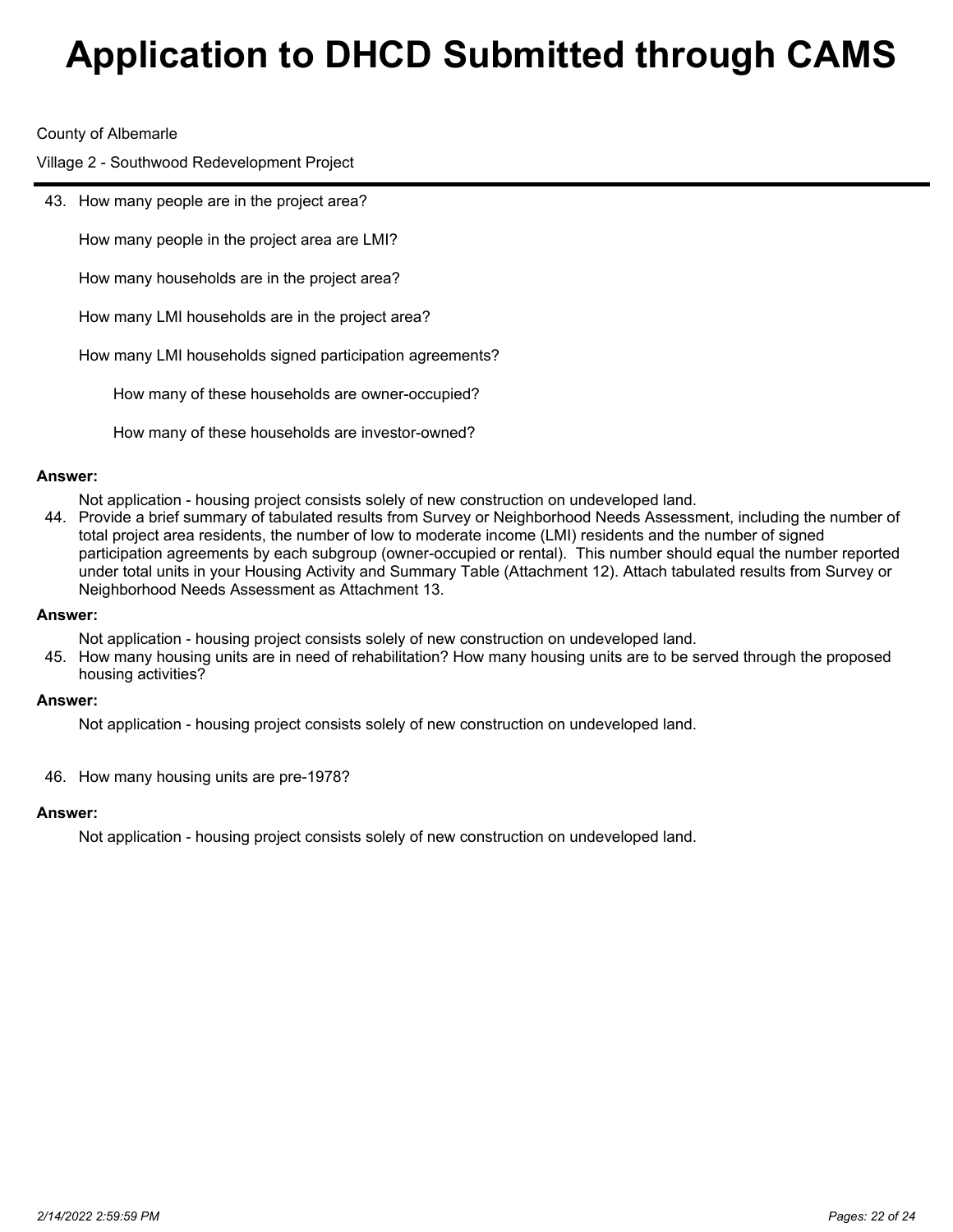## County of Albemarle

Village 2 - Southwood Redevelopment Project

## **Project Outcomes** 47.

Using the Outcome Indicators provided in the CDBG Competitive Application Guidelines (Appendix A), list the most appropriate outcome measure(s) for each of the proposed project activity(ies) and provide estimated outcomes for each.

## **Answer:**

Installation of sidewalks and asphalt pathways will benefit approximately 152 individuals in Village 2, 85 of whom are LMI. This will provide connectivity within and between villages in the Southwood redevelopment, as well as to the adjoining Biscuit Run Park and nearby commercial shopping center.

Home construction activities are part of the County's comprehensive community development efforts to increase the number of affordable homeownership opportunities in the county and support the redevelopment of the 120-acre, 320 pad Southwood Mobile Home Park. Construction of the 25 affordable homeownership units will benefit 80 LMI individuals. These homes will be Section 504 accessible and built to Energy Star standards. A 40-year affordability period will assure that the units remain in the affordable housing stock for the county. Habitat is a HUD certified housing counseling agency, and the 25 households purchasing homes supported by this grant will receive financial and homebuyer counseling services from Habitat financial coaches.

48. Describe other project benefits likely to result from the project (e.g. positive impact on future economic development activity in the area or private investment, etc)?

#### **Answer:**

The project will provide affordable homeownership opportunities for 25 families, and improve the health and well being of the LMI homebuyers by enabling them to move from substandard and dangerous trailers to safe, decent, and energy efficient affordable homes.

This project is an early step in and catalyst for the \$502M redevelopment of Southwood Mobile Home Park into a mixed income, mixed use development of affordable and market rate homes. The project is funded as a partnership among private investors, Southwood resident homebuyers and renters, private donors, Habitat, Albemarle County, and state and federal entities. Plans for future phases include both market rate and affordable homes, a neighborhood business incubation center to support nearly 90 identified home occupations operating in Southwood; a commercial kitchen; an early childhood development development center; a Boys and Girls Club and recreational spaces to include parks, trails, soccer fields and open spaces.

# **Attachments:**

Maps

Attachment2SouthwoodMaps2112022110830.pdf